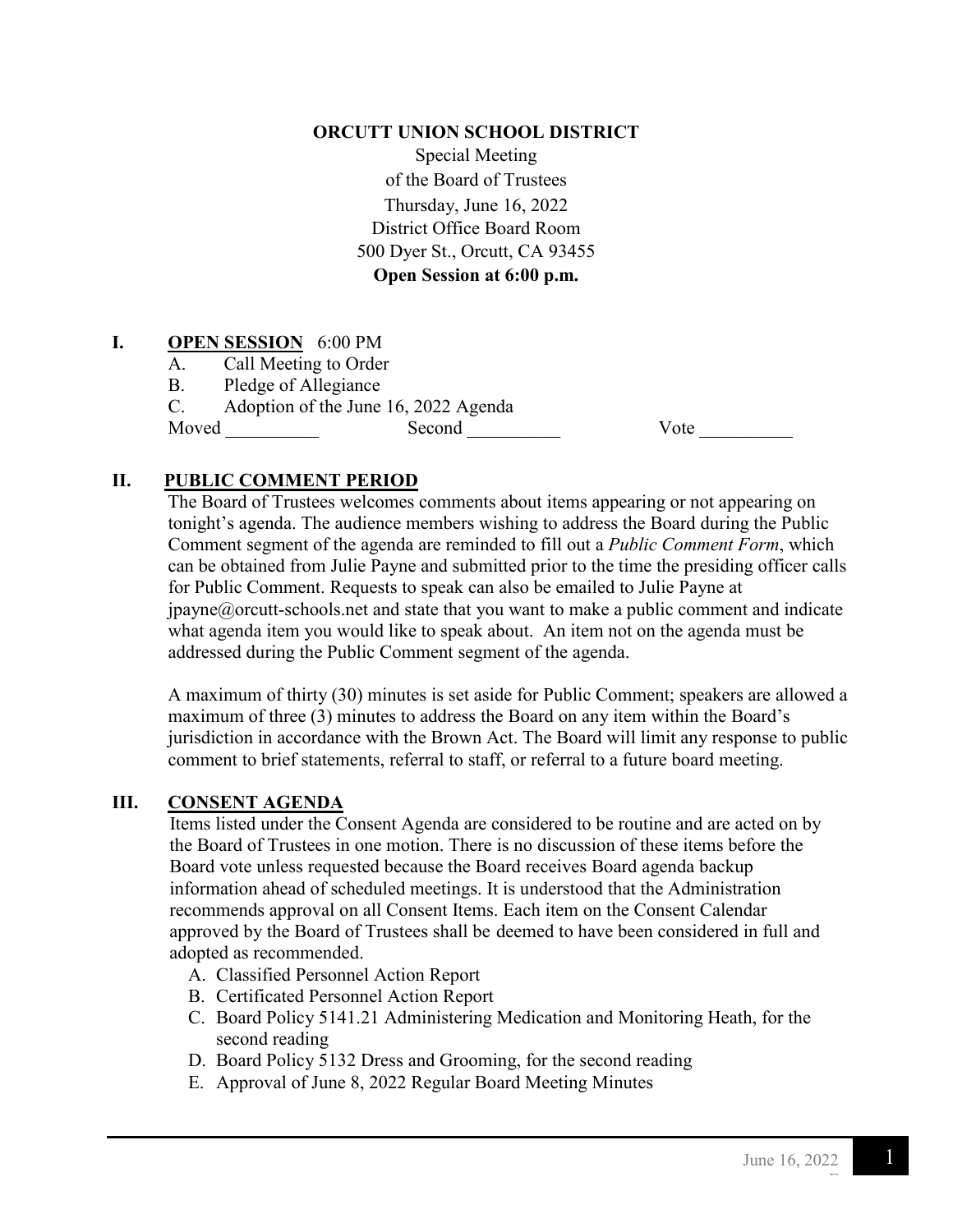It is recommended that the Board of Trustees approve the Consent Agenda Items A-E, as submitted.

| $\mathbf{M}$<br>$-1$ $-1$ | ' いし<br>$ -$ |
|---------------------------|--------------|
|                           |              |

# **IV. ITEMS SCHEDULED FOR ACTION**

# **A. BUSINESS SERVICES**

- 1. 2022-2023 Budget Adoption It is recommended that the Board of Trustees adopt the 2022-2023 Budget, as submitted. Moved Second Vote
- 2. Resolution No. 21 Commit and Uncommit the General Fund Balance It is recommended that the Board of Trustees adopt Resolution No. 21 Commit and Uncommit the General Fund Balance, as submitted. Moved \_\_\_\_\_\_\_\_\_\_ Second \_\_\_\_\_\_\_\_\_\_ Vote \_\_\_\_\_\_\_\_\_\_

# **B. EDUCATIONAL SERVICES**

- 1. Adoption of Orcutt Union School District Local Control and Accountability Plan (LCAP) It is recommended that the Board of Trustees adopt the Orcutt Union School District 2022-2023 Local Control and Accountability Plan (LCAP) Budget, as submitted. Moved Second Second Vote
- 2. Adoption of Orcutt Academy Charter Local and Control Accountability Plan (LCAP) It is recommended that the Board of Trustees adopt the Orcutt Academy Charter 2022- 2023 Local Control and Accountability Plan (LCAP) Budget, as submitted. Moved Second Second Vote \_\_\_\_\_\_\_

# **V. PUBLIC COMMENT REGARDING CLOSED SESSION ITEMS**

 General public comment on any closed session item will be heard. Speakers are allowed a maximum of three (3) minutes to address the Board on any items within the Board's jurisdiction in accordance with the Brown Act. The Board will limit any response to public comments to brief statements, referral to staff, or referral to a future board meeting. The Board may limit comments to no more than 30 minutes pursuant to Board Policy.

| Motion to Adjourn to Closed Session |        |      |
|-------------------------------------|--------|------|
| Moved                               | Second | Vote |

# **VI. ADJOURN TO CLOSED SESSION (If Needed)**

- A. Conference with Legal Counsel Regarding Existing Litigation pursuant to California Government Code section 54956.9(d)(1):
- B. Conference with Legal Counsel Regarding Anticipated Litigation.
	- 1. Significant exposure to litigation pursuant to California Government Code, section 54956.9(2) or (3):

F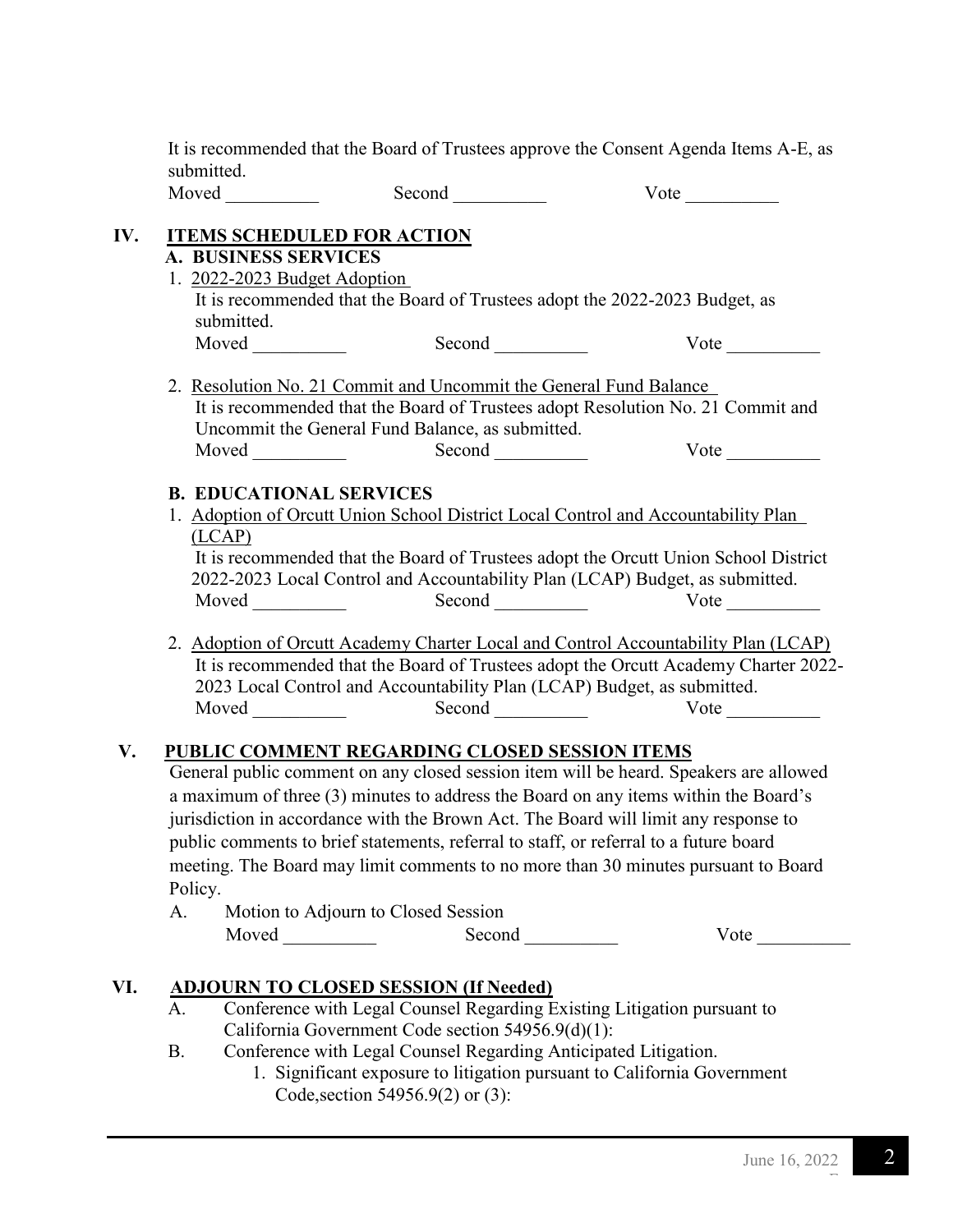- C. Conference with Labor Negotiator. Agency representative, Susan Salucci, Assistant Superintendent of Human Resources. Employee Organization: Orcutt Educators Association; California School Employees Association.
- D. Conference with Labor Negotiator. Agency representative: Dr. Holly Edds, Superintendent. Employee Organization: Unrepresented employees
- E. Conference with Labor Negotiator. Agency representative: Board President Unrepresented employees: Superintendent
- F. Public Employee Discipline/Dismissal/Release/Complaint.
- G. Public Employee Evaluation of Performance.
- H. Student Discipline or Other Confidential Student Matters.

#### **VII. RECONVENE TO PUBLIC SESSION (If Needed)**

 A. Motion to Reconvene to Public Session Moved Second Second Vote Vote

B. Report of Action Taken in Closed Session

#### **VIII. GENERAL ANNOUNCEMENTS**

A. Unless otherwise noticed, the next regular Board meeting is scheduled for Wednesday, August 10, 2022, beginning with Closed session at 6:05 p.m., Open Session at 6:30 p.m. in the District Office Board Room, 500 Dyer St., Orcutt, CA 93455

#### **IX. ADJOURN**

In compliance with the Americans with Disabilities Act, if you need special assistance to participate in this meeting, please contact the Superintendent's Office at (805) 938-8907. Notification 48 hours prior to the meeting will enable the district to make reasonable arrangements to ensure accessibility to this meeting. All documents related to the open session agenda are available for review 72 hours prior to the meeting at the Orcutt Union School District Office, 500 Dyer Street, Orcutt, CA

F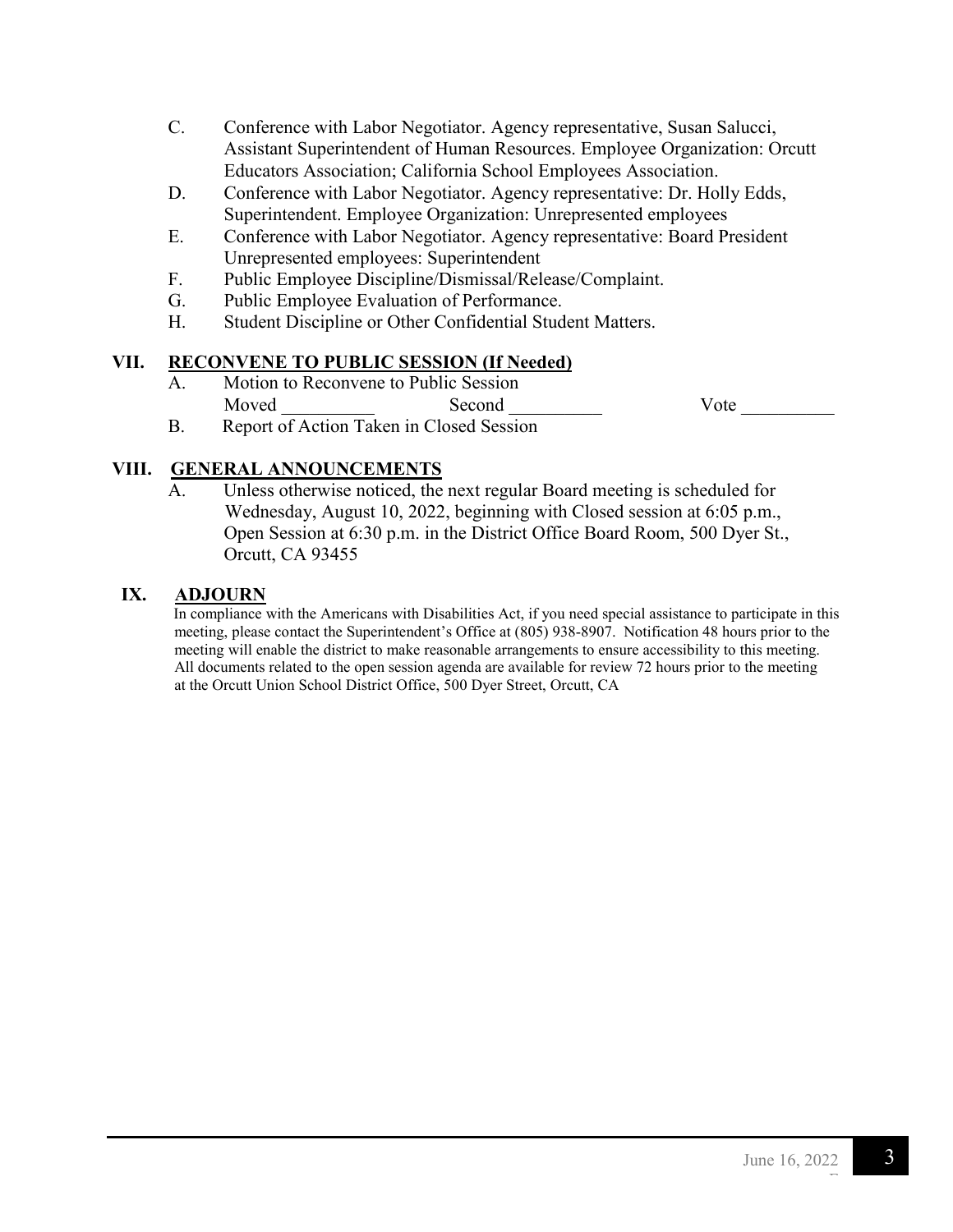

# Orcutt Union School District

# Classified Personnel Action Report June 16, 2022

TO: Holly Edds, Ed.D.

# FROM: Susan Salucci, Assistant Superintendent/Human Resources

RE: Recommendations for Board Approval

| Name                              | Site/Dept.                 | <b>Classification</b>            | Step/<br>Range |     | Hours Rate of Pay  | Effective  | Action/Information |
|-----------------------------------|----------------------------|----------------------------------|----------------|-----|--------------------|------------|--------------------|
| Barrios-<br>Timbrook,<br>Veronica | Orcutt Academy<br>НS       | Charter High School<br>Registrar | 19/5           | 8.0 | \$23.46<br>per hr. | 06/23/2022 | Resignation        |
| Kelly, Connie                     | Child Nutrition,<br>Dunlap | <b>Child Nutrition Cashier</b>   | 8/5            | 2.0 | \$17.89<br>per hr. | 08/09/2022 | Resignation        |
| McCoy,<br>Tiffany                 | Lakeview JH                | Noon Duty Supervisor             | 6/3            | 2.0 | \$15.44<br>per hr. | 05/17/2022 | Increase in hours  |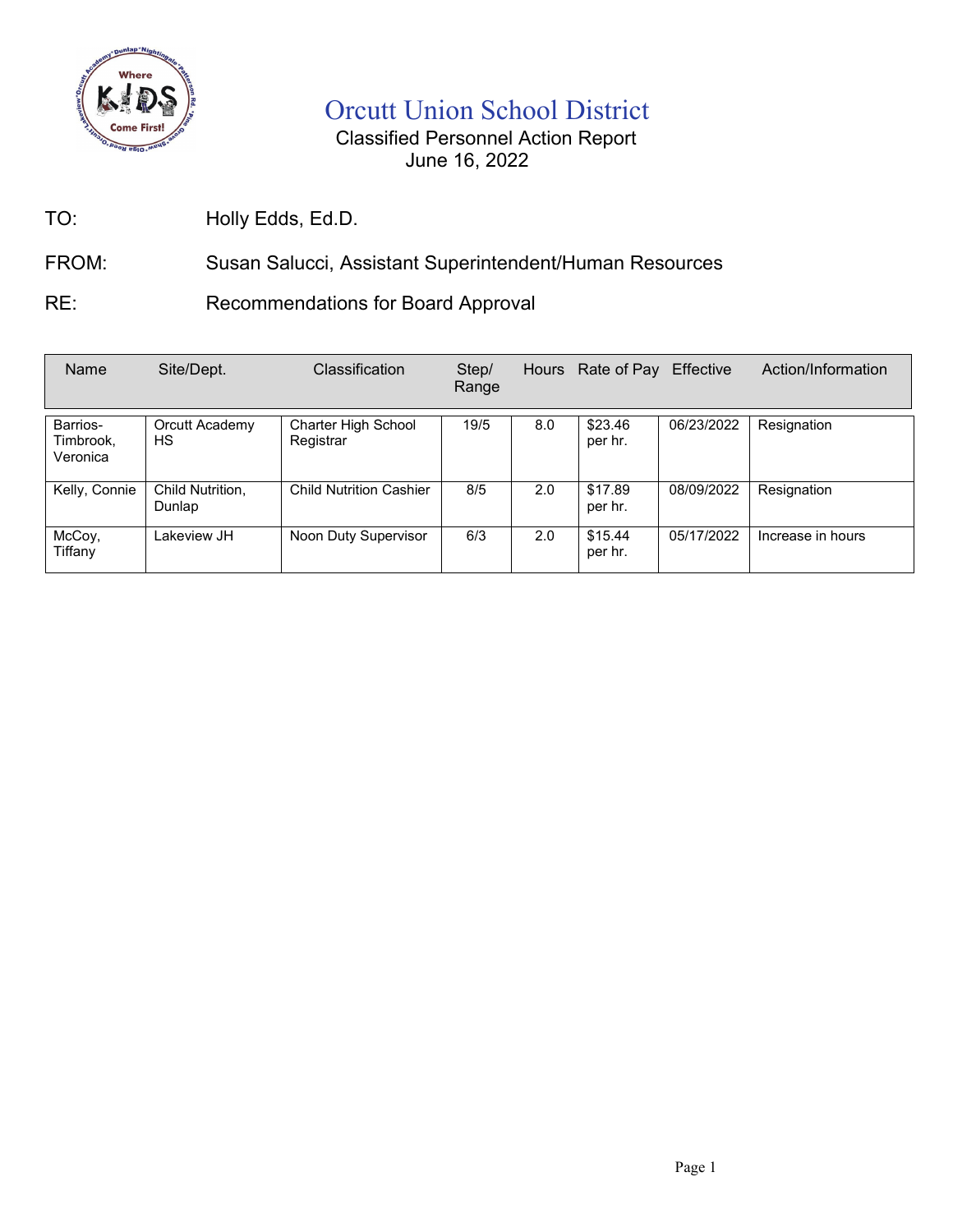

Orcutt Union School District

Certificated Personnel Action Report June 15, 2022

TO: Dr. Holly Edds, Superintendent

FROM: Susan Salucci, Assistant Superintendent / Human Resources

RE: Recommendations for Board Approval and Ratification

| <b>NAME</b>                        | <b>SCHOOL</b>   | CLASS/<br><b>STEP</b> | <b>SALARY</b>       | <b>EFFECTIVE</b><br><b>DATE</b> | <b>ACTION</b><br><b>INFORMATION</b>                                     |
|------------------------------------|-----------------|-----------------------|---------------------|---------------------------------|-------------------------------------------------------------------------|
| Abbasi, Tuba                       | <b>District</b> |                       | \$30,000            | 2022-23                         | Approval Intern Psychologist                                            |
| Arevalo, Neida                     | Speech          | $I-1$                 | \$84,365            | 2022-23                         | Approval of Probationary Contract                                       |
| Clayton, Michelle                  | District        | <b>Hourly</b>         | \$50                | 7/22                            | <b>Extended Learning Opportunity</b><br>Summer School, 5 Additional hrs |
| Culbara, Graham                    | <b>District</b> | <b>Hourly</b>         | \$50                | 7/22                            | <b>Extended Learning Opportunity</b><br>Summer School, 5 Additional hrs |
| DePalma-Steed,<br><b>Bridgette</b> | <b>District</b> | Hourly                | \$50                | 7/22-7/29/22                    | <b>Extended Learning Opportunity</b><br>Summer School, 30 hrs           |
| Emp # 2208                         |                 |                       |                     | 6/10/22                         | Approval of Contract Cancellation,<br><b>Credential Issue</b>           |
| Nuygen, Meridith                   | Alice Shaw      | $VI-16$               | \$88,951<br>\$7,500 | 2022-23                         | Approval of Probationary Contract<br>Signing Bonus Paid Over 2 Years    |
| Rohwedder, Audrey                  | Alice Shaw      | $VI-18$               | \$100,511           | 2022-23                         | <b>Completed Master's Program</b>                                       |
| Walch, Justina                     | Joe Nightingale | $IV-8$                | \$68,696            | 2022-23                         | <b>Approval Temporary Contract</b>                                      |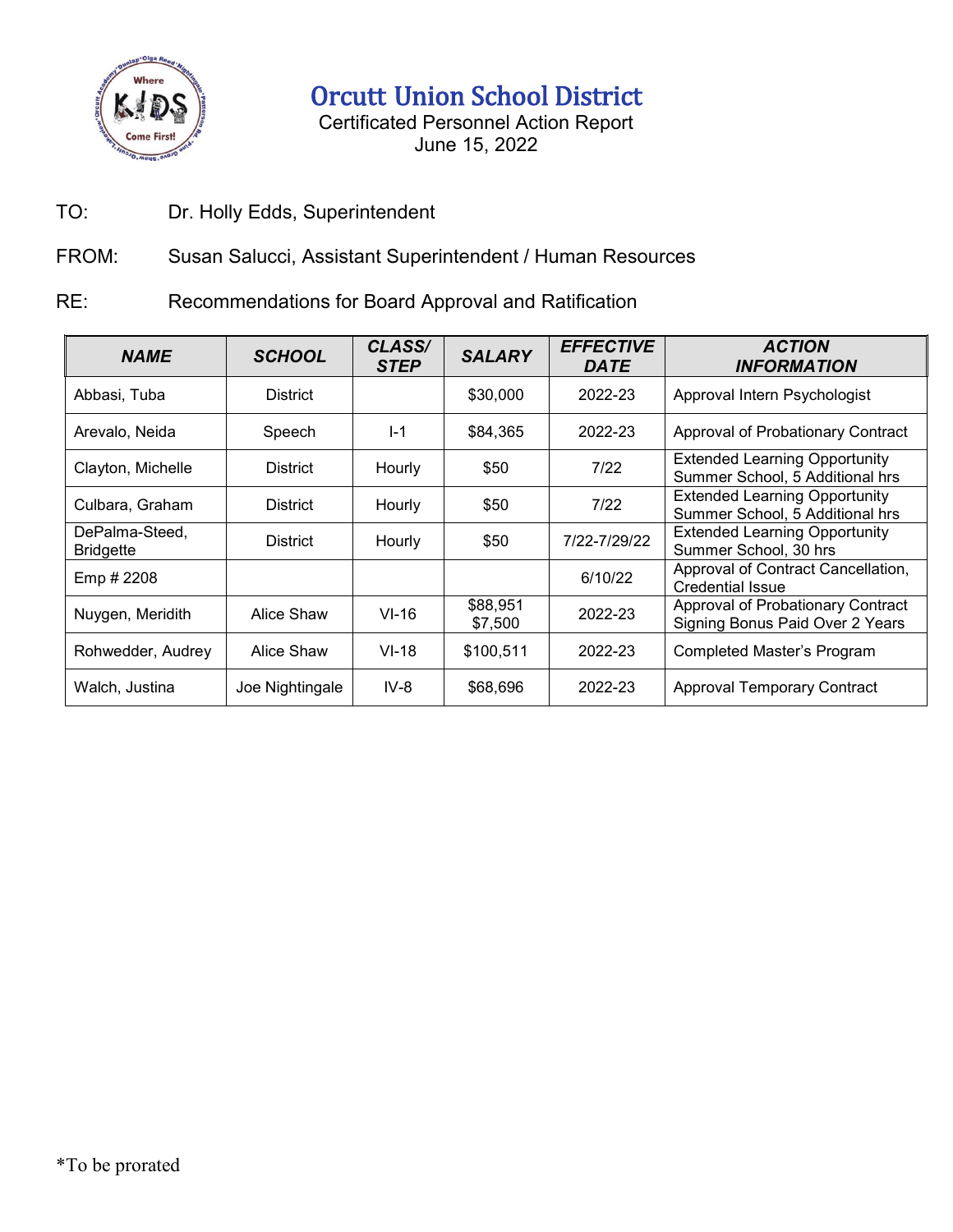#### **ADMINISTERING MEDICATION AND MONITORING HEALTH CONDITIONS**

The Governing Board believes that regular school attendance is critical to student learning and that students who need to take medication prescribed or ordered for them by their authorized health care providers should have an opportunity to participate in the educational program.

#### (cf. 5113 - Absences and Excuses) (cf. 5113.1 - Chronic Absence and Truancy)

Any medication prescribed for a student with a disability who is qualified to receive services under the Individuals with Disabilities Education Act or Section 504 of the Rehabilitation Act of 1973 shall be administered in accordance with the student's individualized education program or Section 504 services plan, as applicable.

```
(cf. 5141.24 - Specialized Health Care Services)
(cf. 6159 - Individualized Education Program)
(cf. 6164.6 – Identification and Education Under Section 504)
```
For the administration of medication to other students during school or school-related activities, the Superintendent or designee shall develop protocols which shall include options for allowing a parent/guardian parents/guardians to administer medication to his/her their child at school, designate other individuals to do so on his/her their behalf, and, with the child's student's authorized health care provider's approval, request the district's permission for his/her child the student to self-administer a medication or self-monitor and/or self-test for a medical condition. Such processes shall be implemented in a manner that preserves campus security, minimizes instructional interruptions, and promotes student safety and privacy.

```
(cf. 1250 – Visitors/Outsiders)
(cf. 5141 - Health Care
Emergencies) (cf. 5141.22 - 
Infectious Diseases) (cf. 5141.23 - 
Asthma Management)
(cf. 5141.27 - Food Allergies/Special Dietary Needs)
(cf. 6116 – Classroom Interruptions)
```
The Superintendent or designee shall make epinephrine auto-injectors available at each school for providing emergency medical aid to any person suffering, or reasonably believed to be suffering, from an anaphylactic reaction. (Education Code 49414)

The Superintendent of designee shall make naloxone hydrochloride or another opioid antagonist available for emergency medical aid to any person suffering, or reasonably believed to be suffering, from an opioid overdose. (Education Code 49414.3)

Because of the conflict between state and federal law regarding the legality of medicinal cannabis, the Board prohibits the administration of medicinal cannabis to students on school grounds by parents/guardians or school personnel.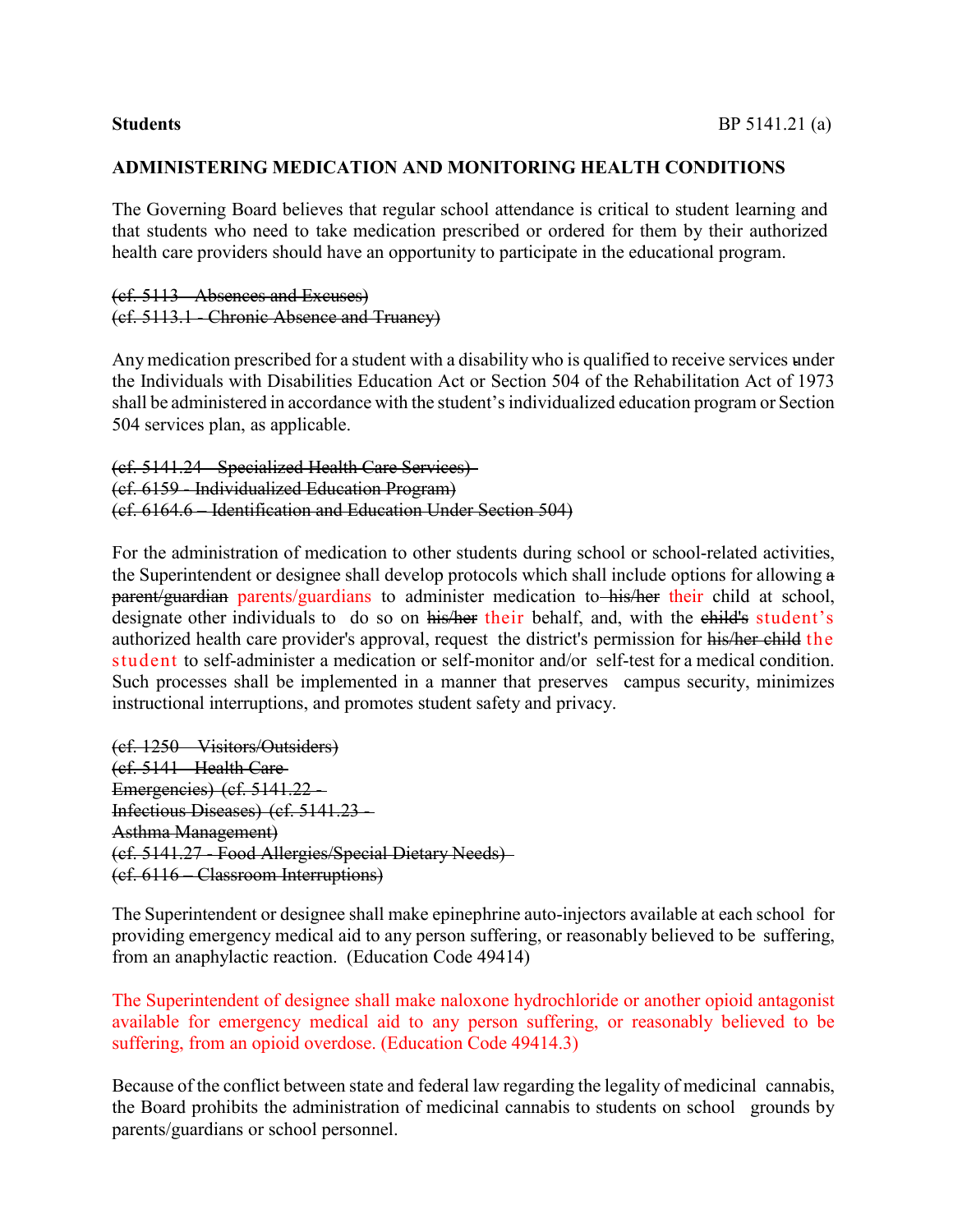#### **Administration of Medication by School Personnel**

When allowed by law, medication prescribed to a student by an authorized health care provider may be administered by a school nurse or, when a school nurse or other medically licensed person is unavailable and the physician has authorized administration of medication by unlicensed personnel for a particular student, by other designated school personnel with appropriate training. School nurses and other designated school personnel shall administer medications to students in accordance with law, Board policy, administrative regulation, and, as applicable, the written statement provided by the student's parent/guardian and authorized health care provider. Such personnel shall be afforded appropriate liability protection.

#### (cf. 3530 - Risk Management/Insurance)

#### (cf. 4119.42/4219.42/4319.42 – Exposure Control Plan for Bloodborne Pathogens) (cf. 4119.43/4219.43/4319.43 – Universal Precautions)

The Superintendent or designee shall ensure that school personnel designated to administer any medication receive appropriate training and, as necessary, retraining from qualified medical personnel before any medication is administered. At a minimum, the training shall cover how and when such medication should be administered, the recognition of symptoms and treatment, emergency follow-up procedures, and the proper documentation and storage of medication. Such trained, unlicensed designated school personnel shall be supervised by, and provided with immediate communication access to, a school nurse, physician, or other appropriate individual. (Education Code 49414, 49414.3, 49414.5, 49423, 49423.1)

The Superintendent or designee shall maintain documentation of the training, ongoing supervision, as well as annual written verification of competency of such other designated school personnel.

(cf. 4131 – Staff Development) (cf. 4231 – Staff Development) (cf. 4331 – Staff Development) *Legal Reference:* EDUCATION CODE 48980 Notification at beginning of term 49407 Liability for treatment 49408 Emergency information 49414 Emergency epinephrine auto-injectors 49414.5 Providing school personnel with voluntary emergency training 49422-49427 Employment of medical personnel, especially: 49423 Administration of prescribed medication for student 49423.1 Inhaled asthma medication 49480 Continuing medication regimen; notice BUSINESS AND PROFESSIONS CODE 2700-2837 Nursing, especially: 2726 Authority not conferred 2727 Exceptions in general 3501 Definitions 4119.2 Acquisition of epinephrine auto-injectors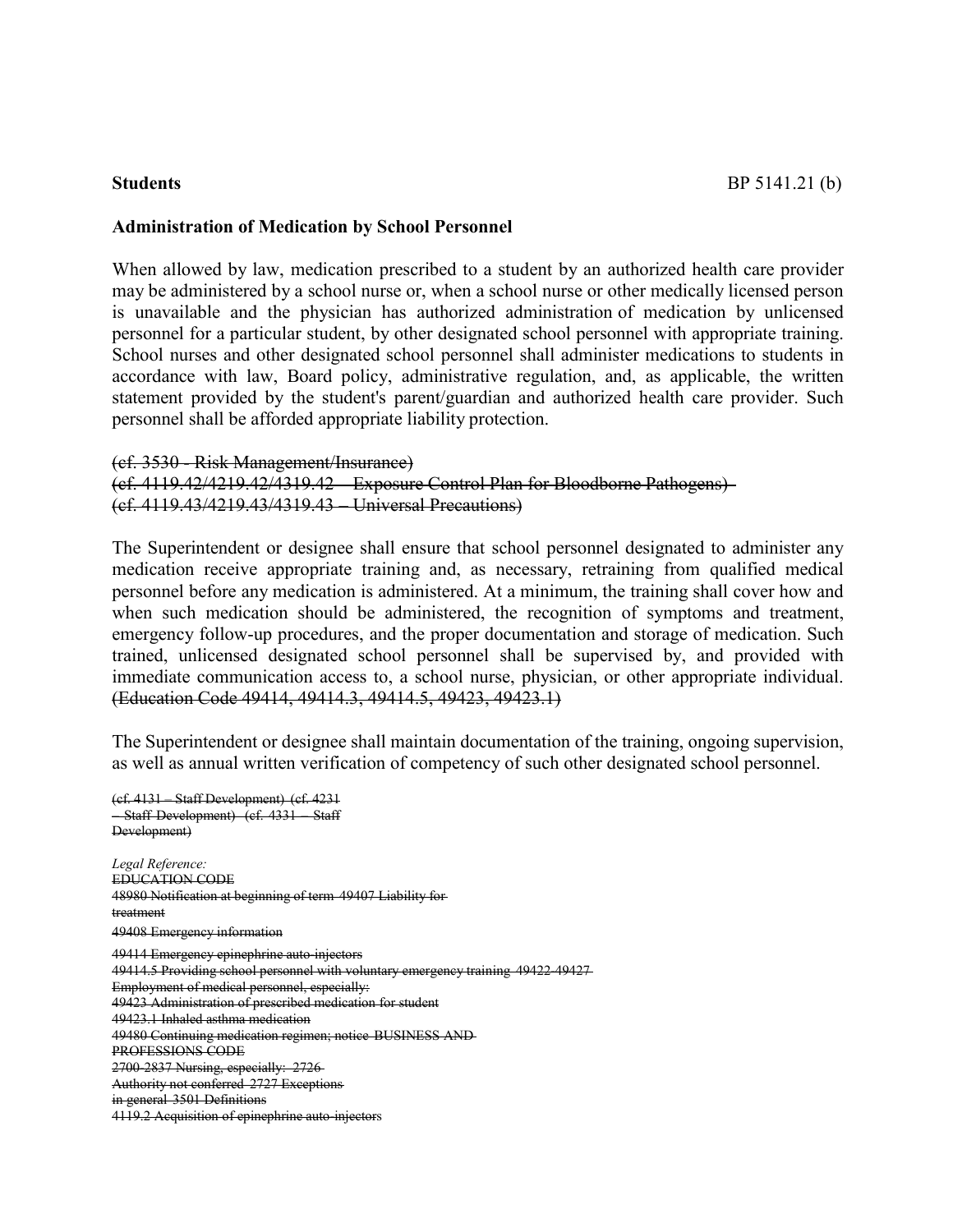HEALTH AND SAFETY CODE 11362.7-11362.85 Medicinal cannabis CODE OF REGULATIONS, TITLE 5 600-611 Administering medication to students UNITED STATES CODE, TITLE 20 1232 g Family Educational Rights and Privacy Act of 1974 1400-1482 Individuals with Disabilities Education Act UNITED STATES CODE, TITLE 21 812 Schedules of controlled substances 844 Penalties for possession of controlled substance UNITED STATES CODE, TITLE 29 794 Rehabilitation Act of 1973, Section 504 COURT **DECISIONS** American Nurses Association v. Torlakson, (2013) 57 Cal.4th 570 *Management Resources:* AMERICAN DIABETES ASSOCIATION PUBLICATIONS Glucagon Training Standards for School Personnel: Providing Emergency Medical Assistance to Pupils with Diabetes, May 2006 Training Standards for the Administration of Epinephrine Auto-Injectors, rev. 2015 Legal Advisory on Rights of Students with Diabetes in California's K-12 Public Schools, August 2007 Program Advisory on Medication Administration, 2005 NATIONAL DIABETES EDUCATION PROGRAM PUBLICATIONS Helping the Student with Diabetes Succeed: A Guide for School Personnel, June, 2003 WEB SITES CS[BA: http://www.csba.org](http://www.csba.org/) American Diabetes Asso[ciation: http://www.diabetes.org](http://www.diabetes.org/) California Department of Education, Health Services and School Nursing: <http://www.cde.ca.gov/ls/he/hn> National Diabetes Education Progr[am: http://www.ndep.nih.gov](http://www.ndep.nih.gov/) U.S. Department of Health and Human Services, National Institutes of Health, National Heart, Lung and Blood Institute, asthma information: <http://www.nhlbi.nih.gov/health/public/lung/index.htm#asthma> *State* 5 CCR 600-611: Administering medication to students Bus. Code 2700-2837: Nursing Bus. Code 3500-3546: Physician assistants Bus. Code 4119.2: Acquisition of epinephrine auto-injectors Bus. Code 4119.8 Acquisition of naloxone hydrochloride or another opioid antagonist Ed. Code 48980: Parent/Guardian notifications Ed. Code 49407: Liability for treatment Ed. Code 49408: Student emergency information Ed. Code 49414: Emergency epinephrine auto-injectors Ed. Code 49414.3: Emergency medical assistance; administration of medication for opioid overdose Ed. Code 49414.5: Providing school personnel with voluntary emergency training Ed. Code 49422-49427: Employment of medical personnel Ed. Code 49423: Administration of prescribed medication for student Ed. Code 49423.1: Inhaled asthma medication Ed. Code 49480: Continuing medication regimen; notice H&S Code 11362.7-11362.85: Medicinal cannabis *Federal* 20 USC 1232g: Family Educational Rights and Privacy Act (FERPA) of 1974 20 USC 1400-1482: Individuals with Disabilities Education Act 21 USC 812: Schedule of controlled substances 21 USC 844: Penalties for possession of controlled substance 29 USC 794: Rehabilitation Act of 1973, Section 504 *Management Resources* American Diabetes Association Publication: Glucagon Training Standards for School Personnel: Providing Emergency Medical Assistance to Pupils with Diabetes, May 2006 American Diabetes Association Publication: Legal Advisory on Rights of Students with Diabetes in California's K-12 Public Schools, August 2007 American Diabetes Association Publication: Program Advisory on Medication Administration, 2005 American Diabetes Association Publication: Training Standards for the Administration of Epinephrine Auto-Injectors, rev. 2015

Court Decision American Nurses Association v. Torlakson, (2013) 57 Cal.4th 570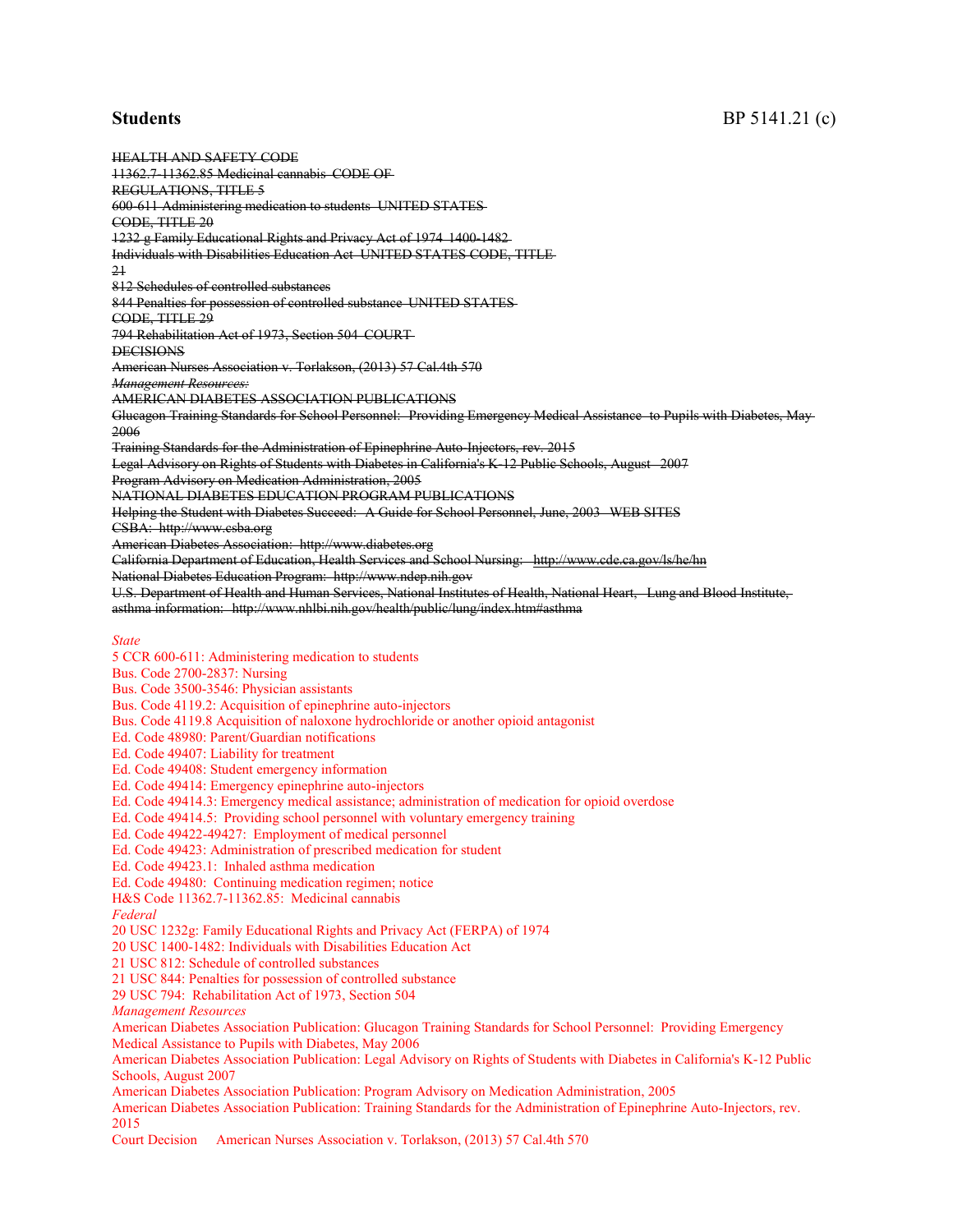National Diabetes Education Program Publication, Helping the Student with Diabetes Succeed: A Guide for School Personnel, June 2003

Website American Diabetes Association

Website National Diabetes Education Program

Website U.S. Department of Health and Human Services, National Institutes of Health, Blood Institute, asthma information Website California Department of Education, Health Services and School Nursing Website CSBA

Policy Adopted:  $\frac{02}{12}{2020}$  06/16/2022 ORCUTT UNION SCHOOL DISTRICT Orcutt, California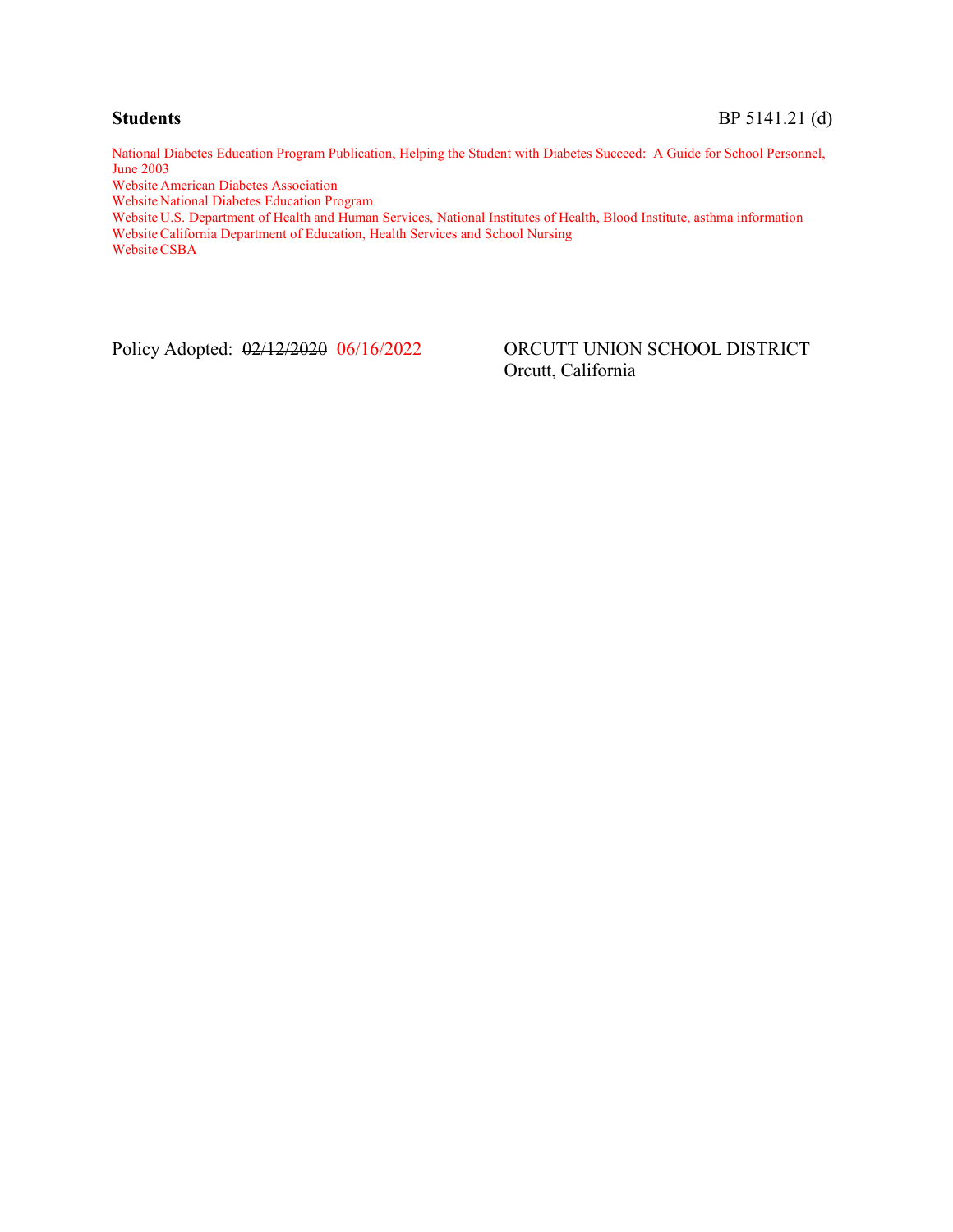#### **DRESS AND GROOMING**

The Board of Trustees believes that appropriate dress and grooming contribute to a productive learning environment. The Board expects students to wear clothes that are suitable for the school activities in which they participate. Students' clothing must not present a health or safety hazard, include hate speech or vulgarity, promote illegal activity including drug, alcohol, and tobacco use, or likely cause a substantial disruption to the educational process.

(cf. 4119.22/4219.22/4319.22 - Dress and Grooming)

District and school rules pertaining to student attire shall be included in student handbooks, may be posted in school offices and classrooms, and may be periodically reviewed with all students as necessary.

Students shall not be prohibited from dressing in a manner consistent with their gender identity or gender expression or with their religious or cultural observance.

(cf. 5145.3 - Nondiscrimination/Harassment) (cf. 5145.7 - Sexual Harassment)

In addition, the dress code shall not discriminate against students based on hair texture and protective hairstyles, including, but not limited to, braids, locks, and twists. (Education Code 212.1)

The principal or designee is authorized to enforce this policy and shall inform any student who does not reasonably conform to the dress code. The dress code shall not be enforced in a manner that discriminates against a particular viewpoint or results in a disproportionate application of the dress code based on students' gender, sexual orientation, race, ethnicity, household income, or body type or size.

(cf. 0410 - Nondiscrimination in District Programs and Activities) (cf. 0415 - Equity) (cf. 5145.2 - Freedom of Speech/Expression)

School administrators, teachers, and other staff shall be notified of appropriate and equitable enforcement of the dress code.

(cf. 4131 - Staff Development) (cf. 4231 - Staff Development) (cf. 4331 - Staff Development)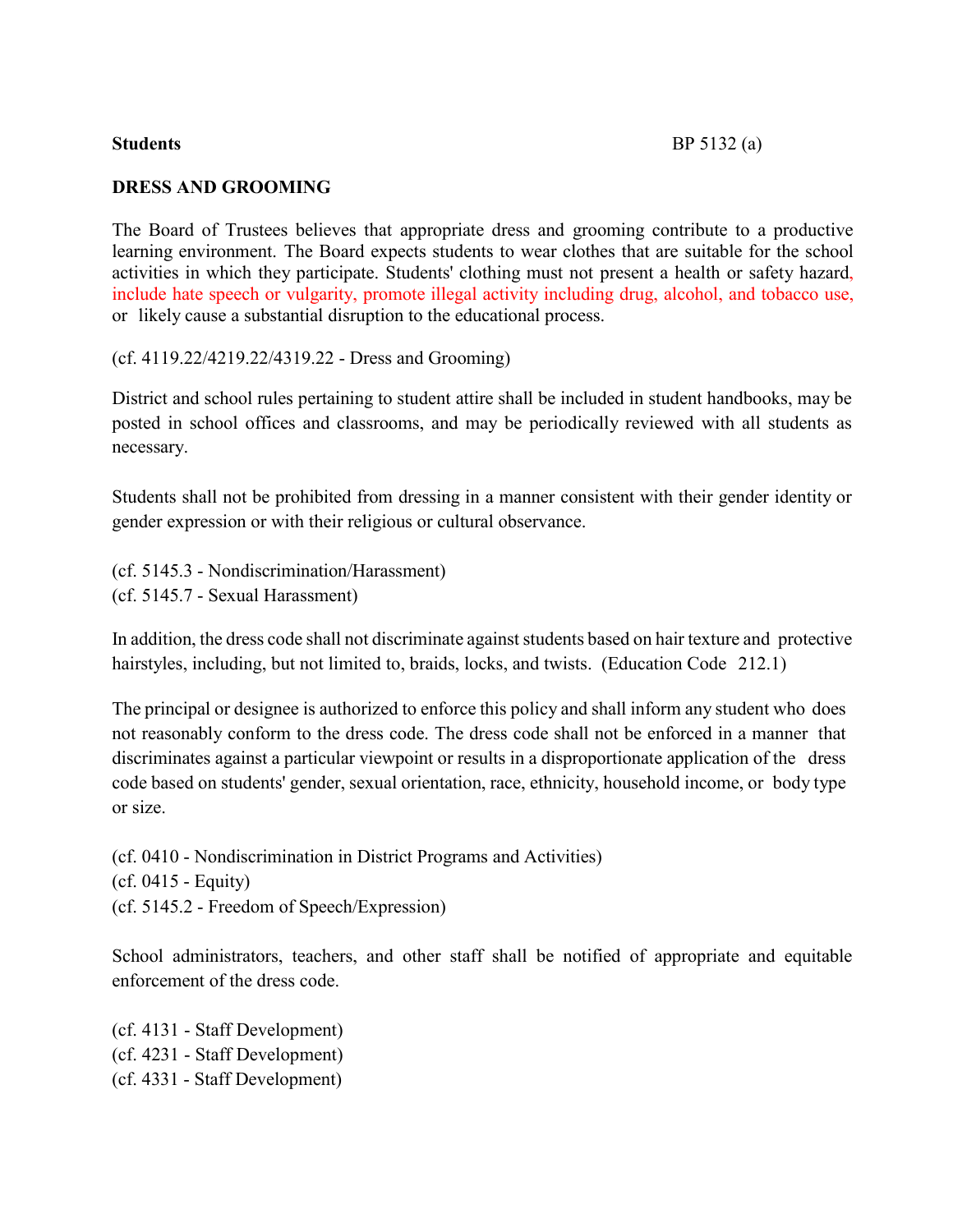#### **DRESS AND GROOMING**

When practical, students shall not be directed to correct a dress code violation during instructional time or in front of other students.

Repeated violations or refusal to comply with the district's dress code may result in disciplinary action.

(cf. 5144 - Discipline)

Gang-Related Apparel

The principal, staff, and parents/guardians at a school may establish a reasonable dress code that prohibits students from wearing gang-related apparel when there is evidence of a gang presence that disrupts or threatens to disrupt the school's activities. Such a proposed dress code shall be presented to the Board, which shall approve the plan upon determining that it is necessary to protect the health and safety of the school environment. The dress code policy may be included in the school's comprehensive safety plan. (Education Code 35183)

(cf. 0450 - Comprehensive Safety Plan) (cf. 5136 - Gangs)

When determining specific items of clothing that may be defined as gang apparel, the school shall ensure that the determination is free from bias based on race, ethnicity, national origin, immigration status, or other protected characteristics.

Uniforms

The Board may approve a school-initiated dress code requiring students at the school to wear a school uniform whenever the Board determines that such a dress code will promote student achievement, a positive school climate, and/or student safety.

The Superintendent or designee shall establish procedures whereby parents/guardians may choose to have their children exempted from the school uniform policy. Students shall not be penalized academically, otherwise discriminated against, or denied attendance to school if their parents/guardians so decide. (Education Code 35183)

The Superintendent or designee shall ensure that resources are identified to assist economically disadvantaged students in obtaining uniforms. (Education Code 35183)

Legal Reference: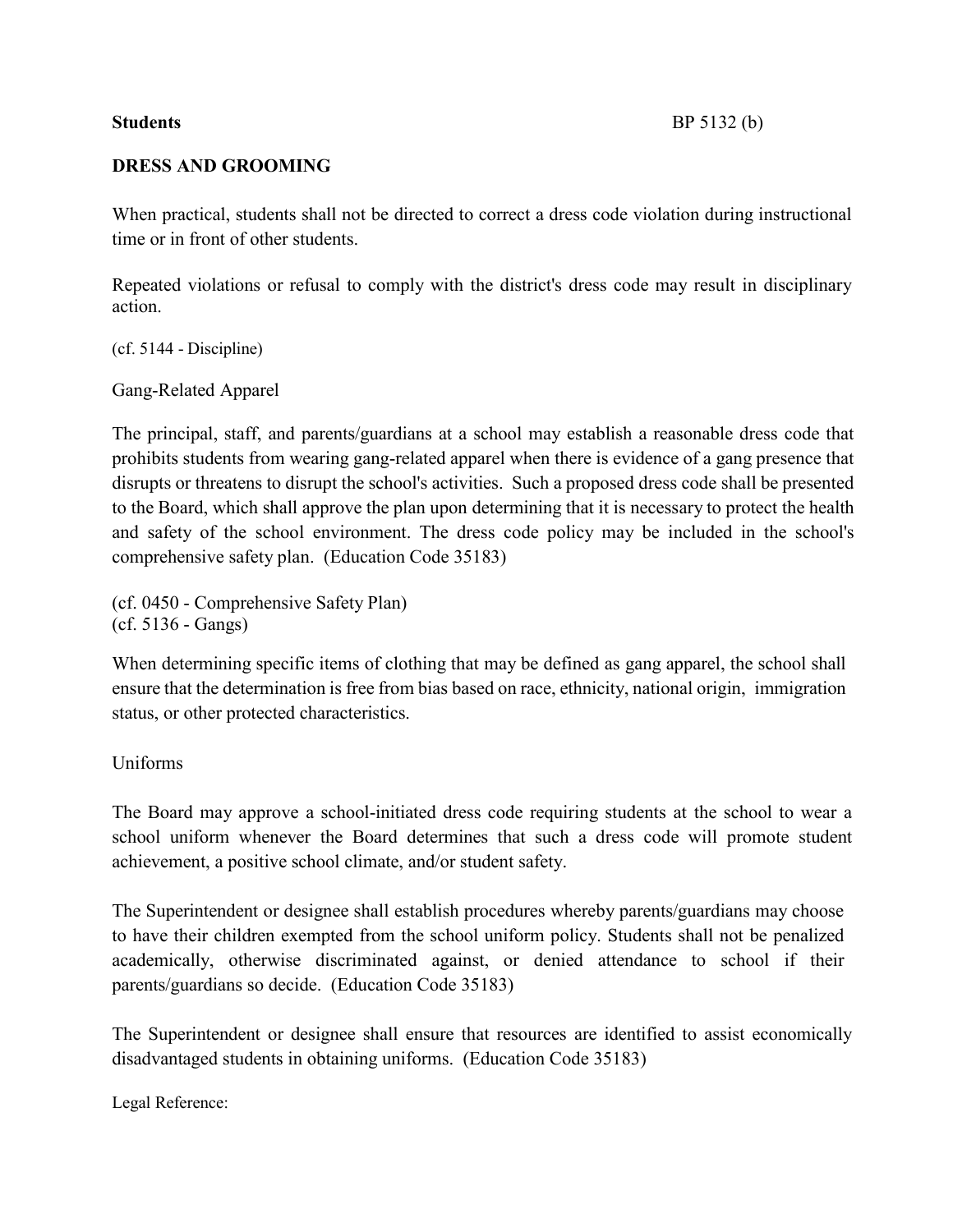#### **DRESS AND GROOMING**

EDUCATION CODE 212.1 Nondiscrimination based on race or ethnicity 220 Nondiscrimination 32281 School safety plans 35183 School dress codes; uniforms 35183.5 Sun-protective clothing 48907 Student exercise of free expression 49066 Grades; effect of physical education class apparel COURT DECISIONS Jacobs v. Clark County School District, (2008) 26 F. 3d 419 Harper v. Poway Unified School District, (2006) 445 App. 3d 166 Marvin H. Jeglin et al v. San Jacinto Unified School District et al (C.D. Cal. 1993) 827 F. Supp. 1459 Arcadia Unified School District v. California Department of Education, (1992) 2 Cal. 4th 251 Hazelwood School District v. Kuhlmeier, (1988) 108 S. Ct. 562 Hartzell v. Connell (1984) 35 Cal. 3d 899 Tinker v. Des Moines Independent Community School District, (1969) 393 U.S. 503

Policy Adopted:  $\frac{12}{11/19}$  6/16/2022 ORCUTT UNION SCHOOL DISTRICT Orcutt, California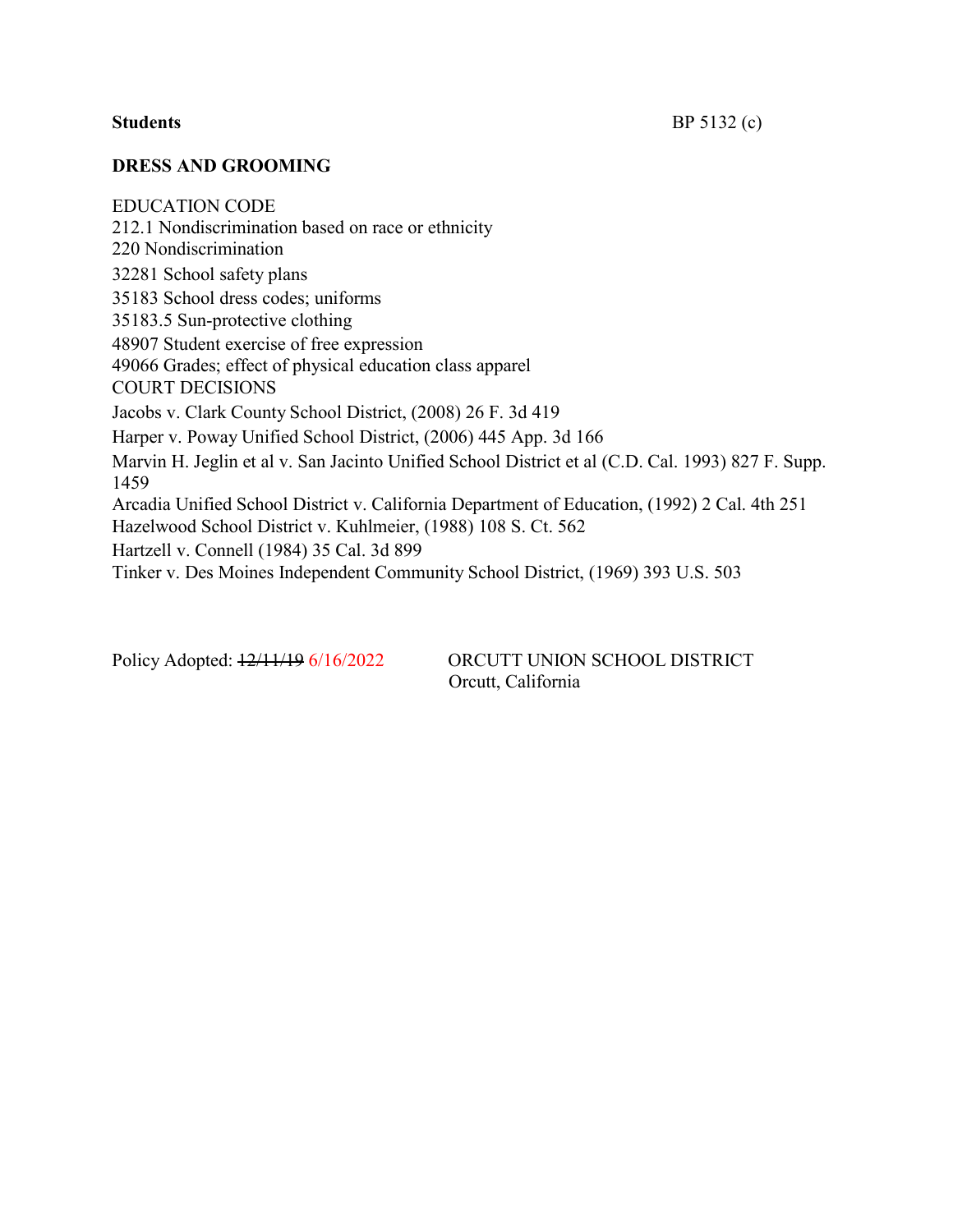#### **ORCUTT UNION SCHOOL DISTRICT BOARD OF TRUSTEES REGULAR MEETING MINUTES June 8, 2022**

# **CALL TO ORDER**

A regular meeting of the Board of Trustees of the Orcutt Union School District was held on Wednesday, June 8, 2022, in the District Board Room, beginning with Mark Steller calling Public Session to order at 6:00 p.m. The Pledge of Allegiance was led by Julie Payne. It was moved by Liz Phillips seconded by Melanie Waffle to pull Business Services Action Item Number 12: Approve Roofing Repairs at Orcutt Academy High School from the agenda, and to adopt the amended June 8, 2022 agenda. Members Present: Steller, Henderson, Morinini, Philips and Waffle. Administrators Present: Edds, Salucci, Dana, and Knight.

# **CLOSED SESSION PUBLIC COMMENTS**

None

# **ADJOURN TO CLOSED SESSION**

It was moved by Liz Phillips seconded by Shaun Henderson and carried to adjourn to Closed Session at 6:01 p.m. Ayes: Steller, Henderson, Morinini, Phillips, and Waffle.

#### **RECONVENE TO PUBLIC SESSION**

The meeting reconvened to Public Session at 6:27 p.m. Mark Steller reported no action was taken during Closed Session.

#### **SUPERINTENDENT'S REPORT**

OAHS new ASB President, Elizabeth O'Leary, update the Board on numerous ASB activities brining the 2021-2022 school year to an end. Dr. Holly Edds updated the Board on various topics during the Superintendent's Report.

# **ITEMS FROM THE BOARD**

Shaun Henderson thanked all staff for all that they have done to make this school year a spectacular one and he enjoyed his action packed week that included award nights and graduations. Lisa Morinini is thrilled to see things getting back to normal and enjoyed all of the in person graduation ceremonies held this week. Lisa also asked if we could look into offering various activities during the lunch hour at the Jr. Highs to alleviate behavior problems and engage our students. Liz Phillips enjoyed attending then Open Houses and Graduations. Liz also commented that she would like to Board to review board policy on student behaviors and how that correlates with "walking" at graduation. Melanie Waffle congratulated those who needed and sought the extra help this year and then rose to the occasion to finish the year successfully. Mark Steller thought the open houses were fantastic and enjoyed connecting with individuals on a personal level at the graduation ceremonies.

# **PUBLIC COMMENT**

Susie Hinden, teacher at Ralph Dunlap, wanted to thank the custodial team, Sarah Slezak and Jen Larrabee for making this year's Open House one of the best ever.

# **CONSENT AGENDA ITEMS**

- A. Classified Personnel Action Report
- B. Certificated Personnel Action Report
- C. Approval of May 11, 2022 Regular Board Meeting Minutes
- D. Approval of Warrants
- E. Board Bylaw 9322 Agenda/Meeting Materials, for the second reading
- F. Board Policy 5111 Admission, for the second reading
- G. Board Policy 6173 Education for Homeless Children, for the second reading
- H. Board Policy 4030 Nondiscrimination in Employment, for the second reading
- I. MOU between OUSD and Santa Maria Valley Physical Therapy for Athletic Trainer Coverage
- J. DWK Agreement for Professional Services
- K. Lunch Assist Agreement for 2022-2023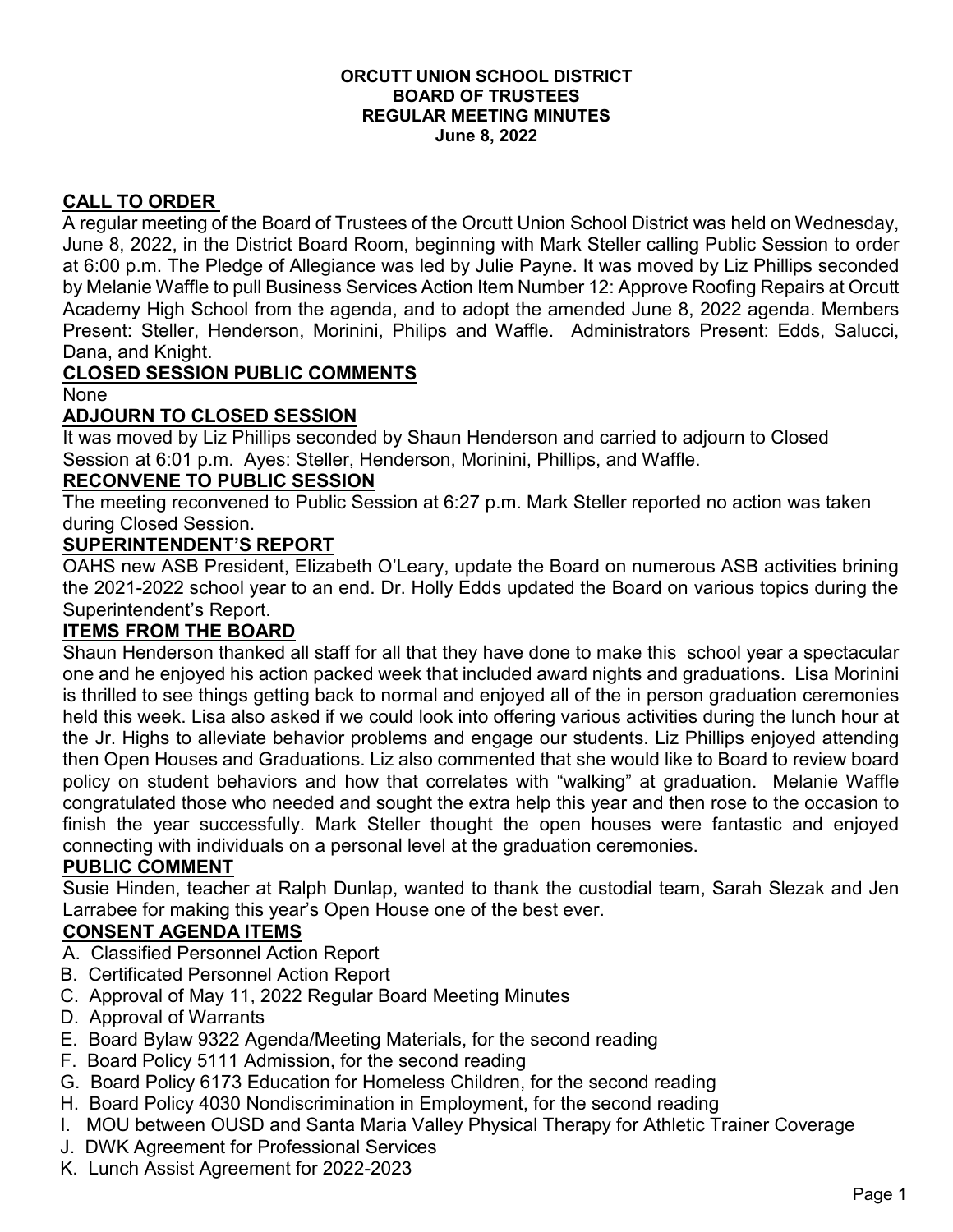- L. Memorandum of Understanding between OUSD and OEA Regarding Credit for Outside Years of Experience
- M. Copier Lease Agreement for 2022-2023

N. OAHS Dance Team Overnight Trip to Burbank, July 21-24, 2022

 In was moved by Melanie Waffle seconded by Shaun Henderson and carried to approve consent agenda items A-N, as submitted. Ayes: Steller, Henderson, Morinini, Phillips and Waffle. **ACTION ITEMS**

#### **Acceptance of Gift: Santa Barbara County Resource Recovery & Waste Management Division**

It was moved by Liz Phillips seconded by Shaun Henderson and carried to accept a water bottle filtration stating/dirking fountain with a value of \$2,466.07 to Joe Nightingale School for students to refill water bottles at school, as submitted. Ayes: Steller, Henderson, Morinini, Phillips and Waffle.

# **Acceptance of Gift: Anonymous Donation to Alice Shaw Elementary**

It was moved by Liz Phillips seconded by Lisa Morinini and carried to accept an anonymous donation to Alice Shaw Elementary School to help students that cannot afford to purchase yearbooks in the amount of \$600, as submitted. Ayes: Steller, Henderson, Morinini, Phillips and Waffle.

# **Public Hearing**

2022-2023 Orcutt Union School District Budget

# **Public Hearing Comment**

None

# **Resolution No. 19 2022-2023 Fund Balance GASB 54**

It was moved by Lisa Morinini seconded by Liz Phillips and carried to adopt Resolution No. 19, 2022- 2023 Fund Balance GASB 54, as submitted. Ayes: Steller, Henderson, Morinini, Phillips, and Waffle. **Resolution No. 20 Orcutt Union School District Education Protection Account (EPA) Requirements**

#### It was moved by Melanie Waffle seconded by Liz Phillips and carried to adopt Resolution No. 20, Orcutt Union School District Education Protection Account (EPA) Requirements, as submitted. Ayes: Steller, Henderson, Morinini, Phillips and Waffle.

# **Award Bid for Orcutt Academy High School Multi-Use Building Project**

 It was moved by Shaun Henderson seconded by Melanie Waffle and carried to award the construction bid for the Orcutt Academy High School Multi-Use Building Project to Quincon for \$9,449,045, as they are the lowest, responsive, and responsible bidder. Ayes: Steller, Henderson, Morinini, Phillips and Waffle

# **Approve the Orcutt Academy High School Multi-Use Building Measure G Bond Project Budget**

 It was moved by Shaun Henderson seconded by Lisa Morinini and carried to approve the estimated budget of \$11,869,751 for the Orcutt Academy High School Multi-Use Building Project, as submitted. Ayes: Steller, Henderson, Morinini, Phillips and Waffle

#### **Approve the Professional Service Agreement with Kenco Construction Services Inc. to Provide DSA Inspection Services for the Orcutt Academy High School Multi-Use Building Project**

 It was moved by Liz Phillips seconded by Melanie Waffle to approve the Professional Services Agreement with Kenco Construction to provide DSA Inspection Services for the Orcutt Academy High School Multi-Use Building Project, as submitted. Ayes: Steller, Henderson, Morinini, Phillips and Waffle.

#### **Approve Professional Services Agreement with Soils Engineering, Inc. to Perform Materials Testing and Special Inspection Services for the Orcutt Academy High School Multi-Use Building Project**

 It was moved by Liz Phillips seconded by Shaun Henderson and carried to approve the Professional Services Agreement with Soils Engineering Inc. to Perform Materials Testing and Special Inspection Services for the Orcutt Academy High School Multi-Use Building Project, as submitted. Ayes: Steller, Henderson, Morinini, Phillips and Waffle.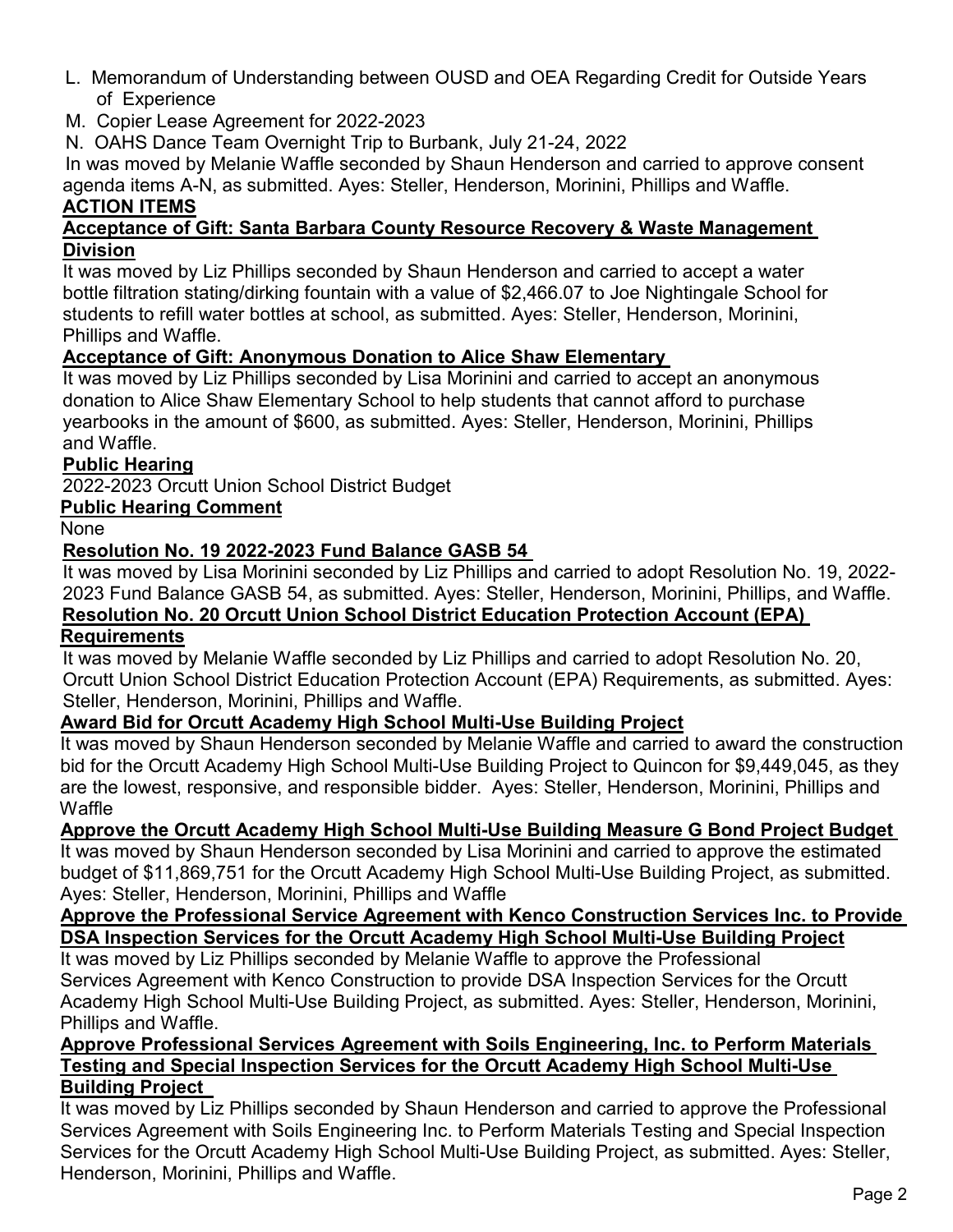#### **Approve Cooperative Purchasing Agreement for Playground Equipment at Olga Reed Elementary School**

 It was moved by Melanie Waffle seconded by Shaun Henderson and carried to approve the Cooperative Purchasing Agreement for Playground Equipment at Olga Reed Elementary School, as submitted. Ayes: Steller, Henderson, Morinini, Phillips and Waffle.

# **Award Bid for Asphalt Repair and Replacement for the District Office Parking Complex**

 It was moved by Shaun Henderson seconded by Liz Phillips and carried to award the bid for the Asphalt Repair and Replacement for the District Office Parking Complex to Ramsey Asphalt Construction for \$132,338, as they are the lowest, responsive, and responsible bidder. Ayes: Steller, Henderson, Morinini, Phillips and Waffle.

#### **Approve Shade Structures at Alice Shaw, Patterson Rd., Joe Nightingale, and Olga Reed Elementary Schools**

 It was moved by Liz Phillips seconded by Melanie Waffle and carried to approve the Shade Structures at Alice Shaw, Patterson Rd., Joe Nightingale, and Olga Reed Elementary Schools in the amount of \$189,635.12, as submitted. Ayes: Steller, Henderson, Morinini, Phillips and Waffle.

# **Public Hearing**

 **2022-2023 Orcutt Union School District Local Control and Accountability Plan (LCAP) Public Hearing Comment**

**None** 

# **Public Hearing**

 **2022-2023 Orcutt Academy Charter Local Control and Accountability Plan (LCAP) Public Hearing Comment**

None

# **Adopt the New Health Textbook for Orcutt Academy High School**

 It was moved by Melanie Waffle seconded by Shaun Henderson and carried to adopt Comprehensive Health Skills for High School, 4<sup>th</sup> Edition, as the textbook for Orcutt Academy High School's Health course, as submitted. Ayes: Steller, Henderson, Morinini, Phillips and Waffle.

#### **Approve the Move of the Orcutt School of Independent Study Program from the Casmalia Campus to the Ralph Dunlap Elementary School Campus**

 It was moved by Lisa Morinini seconded by Melanie Waffle and carried to approve the move of the Orcutt School of Independent Study Program from the Casmalia Campus to the Ralph Dunlap Elementary School Campus, as submitted. Ayes: Steller, Henderson, Morinini, Phillips and Waffle.

# **Board Policy 5141.21 Administering Medication and Monitoring Health Conditions**

 It was moved by Melanie Waffle seconded by Shaun Henderson and carried to approve the revised Board Policy 5141.21, Administering Medication and Monitoring Health Conditions, for the first reading and that it be placed on the next Consent Agenda for the second reading. Ayes: Steller, Henderson, Morinini, Phillips and Waffle.

# **Board Policy 5132 Dress and Grooming**

 It was moved by Liz Phillips seconded by Lisa Morinini and carried to approved the revised Board Policy 5132, Dress and Grooming, for the first reading and that it be placed on the next Consent Agenda for the second reading. Ayes: Steller, Henderson, Morinini, Phillips and Waffle.

# **GENERAL ANNOUNCEMENT**

 Unless otherwise noticed, the next regular Board meeting is scheduled for Wednesday, August 10, 2022, beginning with Closed Session at 6:05 p.m., Open Session at 6:30 p.m. in the District Office Board Room, 500 Dyer St., Orcutt, CA 93455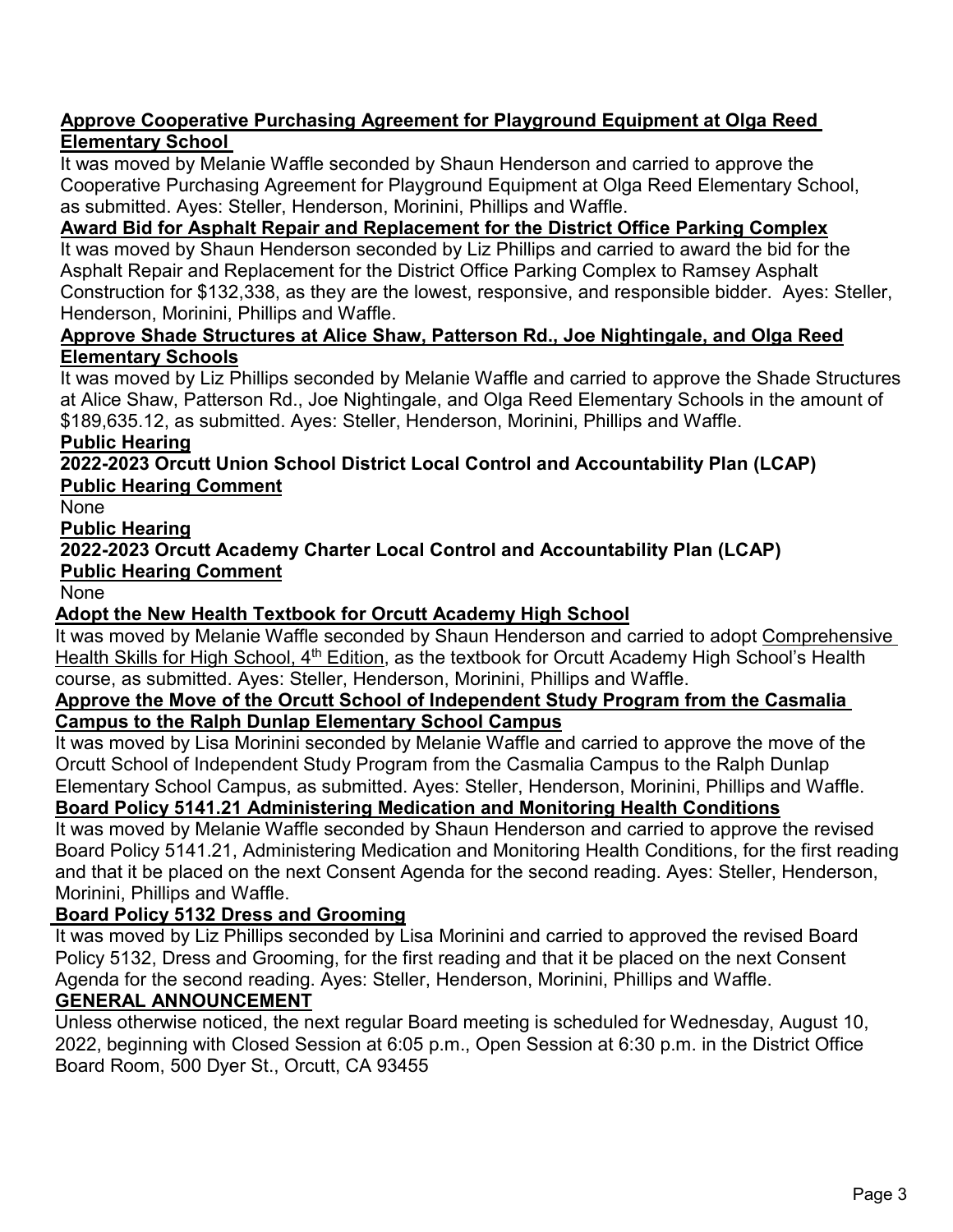# **ADJOURN**

 It was moved by Lisa Morinini seconded by Melanie Waffle and carried to adjourn the meeting at 7:58 p.m. Ayes: Steller, Henderson, Morinini, Phillips, and Waffle.

Holly Edds, Ed.D. Board Secretary

Shaun Henderson, Clerk, Board of Trustee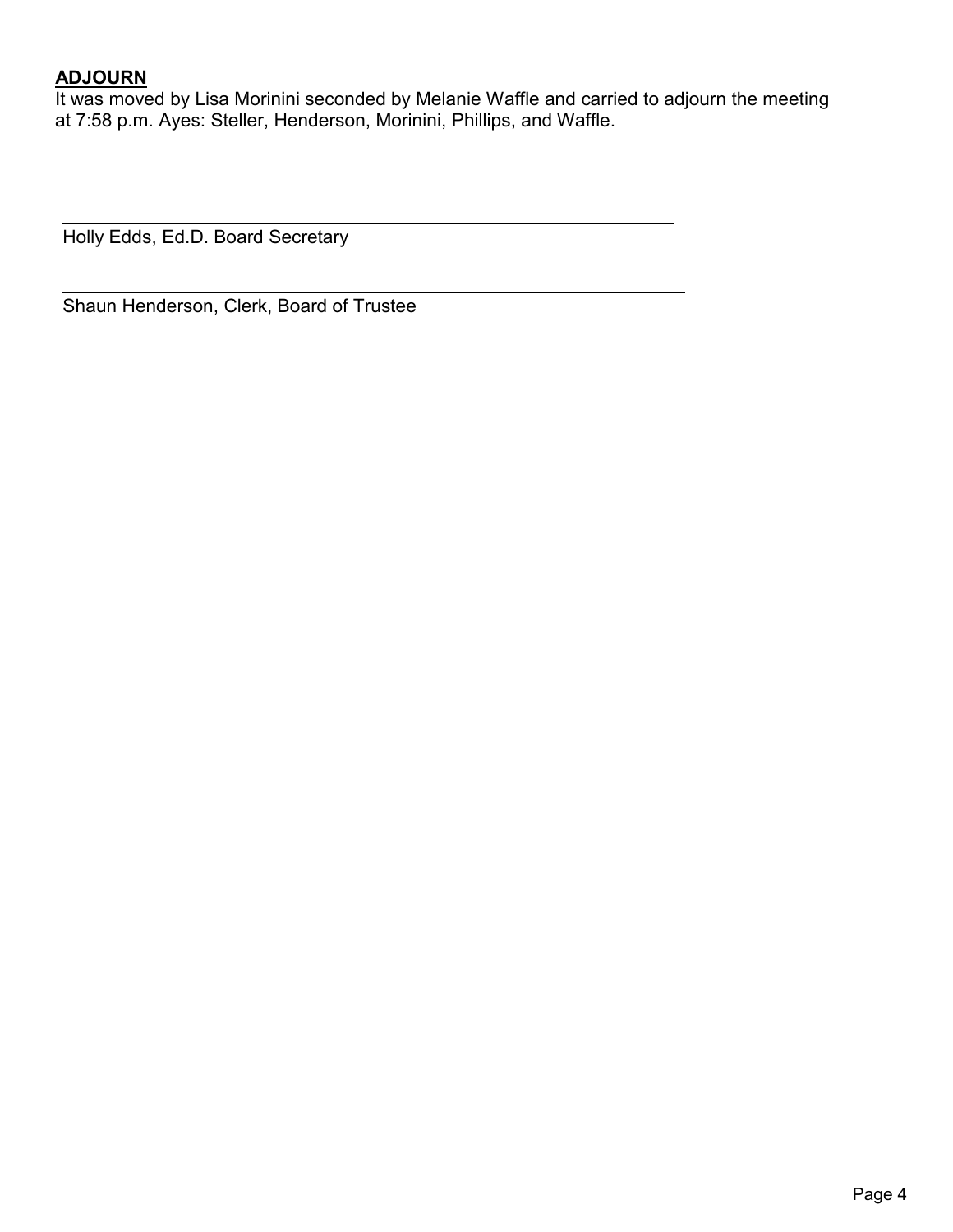

# BUSINESS SERVICES MEMORANDUM

| TO:                                          | <b>Board of Trustees</b><br>Holly Edds, Ed.D.                                                                                                                                                                                                                |
|----------------------------------------------|--------------------------------------------------------------------------------------------------------------------------------------------------------------------------------------------------------------------------------------------------------------|
| FROM:                                        | Sandra Knight<br><b>Assistant Superintendent, Business Services</b>                                                                                                                                                                                          |
| BOARD MEETING DATE: June 16, 2022            |                                                                                                                                                                                                                                                              |
| BOARD AGENDA ITEM: 2022-2023 District Budget |                                                                                                                                                                                                                                                              |
| <b>BACKGROUND:</b>                           | Education Code Section 42127 requires public school districts to adopt a<br>budget for the next fiscal year on or before July 1 of each calendar year. The<br>proposed 2022-2023 budget has been made available for public review at the<br>District Office. |
| RECOMMENDATION:                              | Staff recommends that the Board of Trustees adopt the proposed 2022-2023<br>budget as presented.                                                                                                                                                             |
| FUNDING:                                     | All Funds                                                                                                                                                                                                                                                    |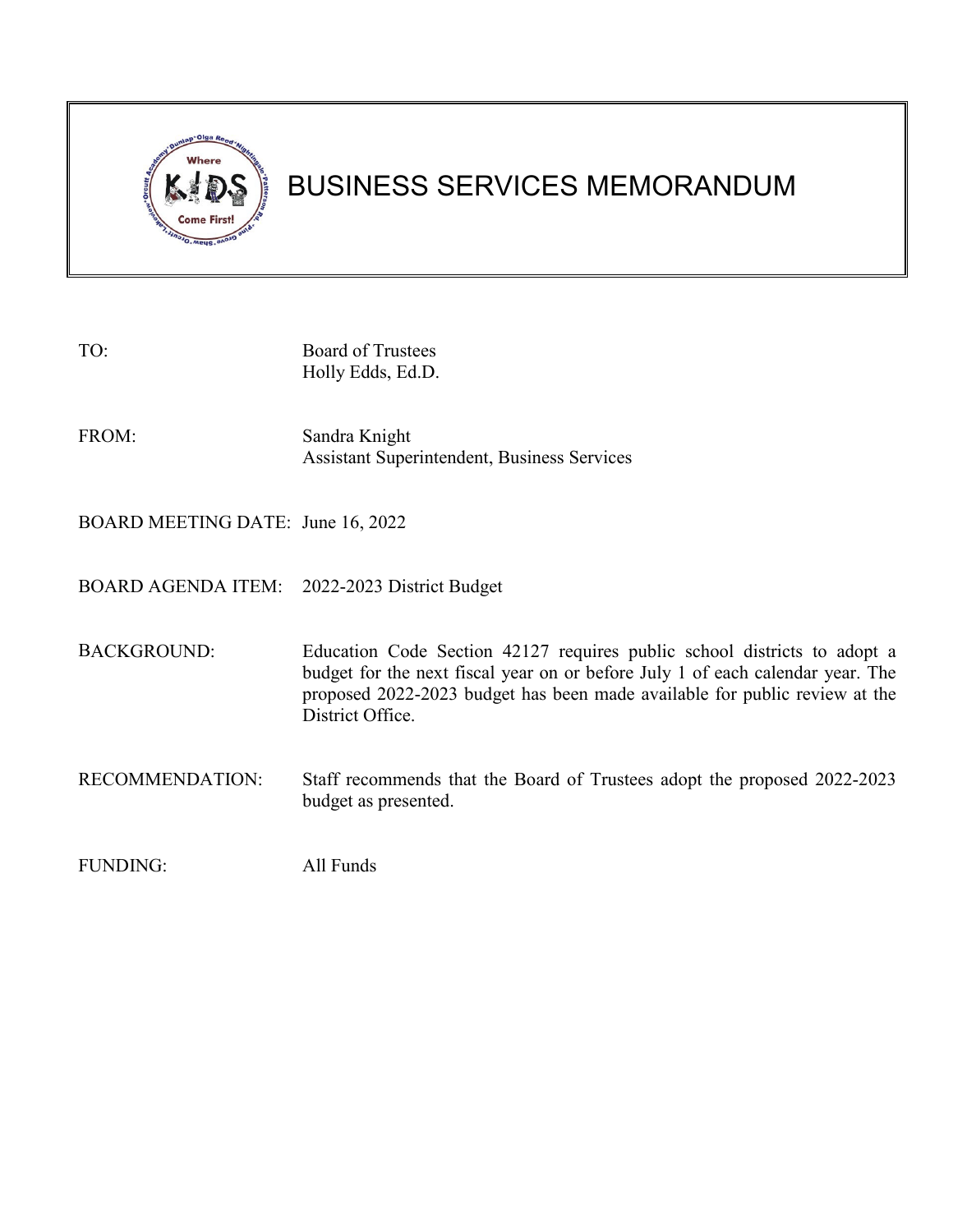

# BUSINESS SERVICES MEMORANDUM

| TO:                               | <b>Board of Trustees</b><br>Holly Edds, Ed.D.                                                                                                                                                                                                                                                                                                                                                                                                                                                                                                                                                                                                                                                                                                                                                                                   |
|-----------------------------------|---------------------------------------------------------------------------------------------------------------------------------------------------------------------------------------------------------------------------------------------------------------------------------------------------------------------------------------------------------------------------------------------------------------------------------------------------------------------------------------------------------------------------------------------------------------------------------------------------------------------------------------------------------------------------------------------------------------------------------------------------------------------------------------------------------------------------------|
| FROM:                             | Sandra Knight<br><b>Assistant Superintendent, Business Services</b>                                                                                                                                                                                                                                                                                                                                                                                                                                                                                                                                                                                                                                                                                                                                                             |
| BOARD MEETING DATE: June 16, 2022 |                                                                                                                                                                                                                                                                                                                                                                                                                                                                                                                                                                                                                                                                                                                                                                                                                                 |
| <b>BOARD AGENDA ITEM:</b>         | Resolution No. 21 to Commit and Uncommit the General Fund Balance                                                                                                                                                                                                                                                                                                                                                                                                                                                                                                                                                                                                                                                                                                                                                               |
| <b>BACKGROUND:</b>                | Board Policy 3100 allows the Board of Trustees to classify fund balances<br>within five categories: 1.) Nonspendable, 2.) Restricted, 3.) Committed, 4.)<br>Assigned, and 5.) Unassigned. The committed fund balance classification<br>includes amounts that can be used only for the specific purposes determined by<br>the Board of Trustees. The committed fund balance cannot be used for any<br>other purpose unless the Board of Trustees removes or changes the specified<br>use by taking the same type of action (for example, resolution) it employed to<br>previously commit those amounts. The attached Resolution recommends<br>\$12,777,510 be designated as committed funds in the 2022-2023 General Fund<br>ending balance and at the same time uncommits all previous committed funds<br>from budget adoption. |
| RECOMMENDATION:                   | Staff recommends that the Board of Trustees adopt Resolution No. 21,<br>Commitment of the General Fund Balance as presented.                                                                                                                                                                                                                                                                                                                                                                                                                                                                                                                                                                                                                                                                                                    |

FUNDING: N/A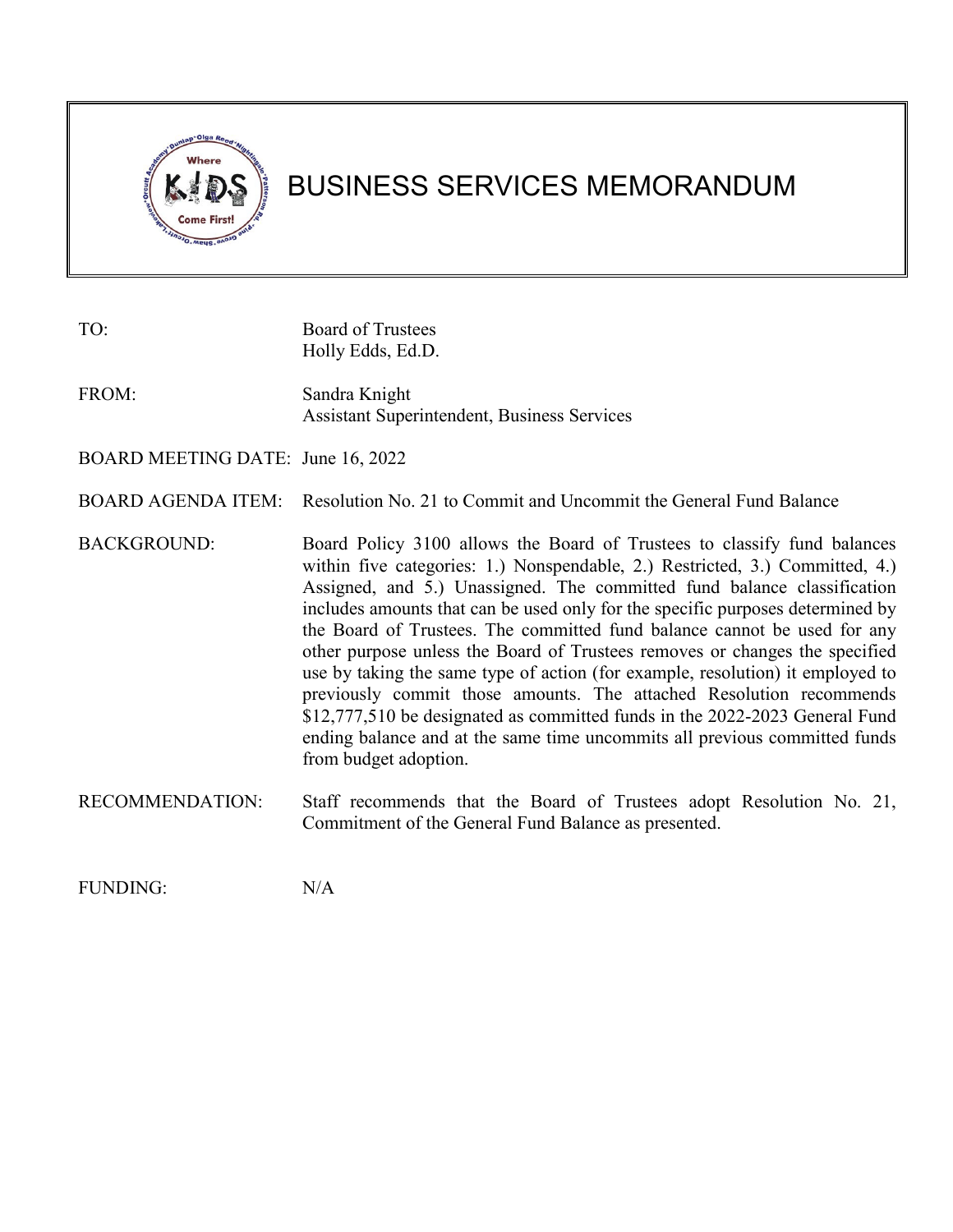#### **ORCUTT UNION SCHOOL DISTRICT**

#### **Resolution No. 21**

IN THE MATTER OF: COMMIT/UNCOMMIT GENERAL FUND BALANCE, 2022-23 ADOPTED BUDGET

The following RESOLUTION was duly passed by the Board of Trustees of the Orcutt Union School District, at a regular meeting held on the 16th June 2022, by the following roll call vote:

| Melanie Waffle        |  |
|-----------------------|--|
| Mark Steller          |  |
| Shaun Henderson       |  |
| Liz Phillips          |  |
| <u>I isa Morinini</u> |  |

Signed and approved by me after its passage:

Mark Steller, President

Attest:

Shaun Henderson, Clerk

**WHEREAS**, school district governing boards are responsible for maintaining the fiscal solvency of the schools they govern;

-------------------------------------------------------------------------------------------------------------------------------

**WHEREAS,** the Governing Board of the Orcutt Union School District has adopted budget criteria and standards as outlined in Board Policy 3100;

**WHEREAS**, the Governing Board of the Orcutt Union School District wishes to establish a committed fund balance in the general fund in conformance with the standards and criteria established by the state board of education pursuant to Education Code section 33127;

**WHEREAS**, the California Department of Education urges school districts to commit to maintaining a prudent level of financial resources to protect against the need to reduce services because of temporary revenue shortfalls or unpredicted expenditures;

**WHEREAS**, the California Department of Education and the Government Finance Officers Association recommend that school districts maintain committed, assigned, and unassigned reserves of at least two months of operating expenditures or approximately 17 percent reserve to mitigate revenue shortfalls and unanticipated expenditures;

**WHEREAS**, the Governing Board of the Orcutt Union School District wishes to commit funds in the general fund for emergency facility repairs, major textbook adoptions, unexpected costs, management of cash flow, mitigation of volatility in funding or expenditures, unexpected costs for special education students with highly specialized needs, a natural disaster that reduces student attendance and associated state funding, deferred maintenance, or a lawsuit that results in a costly judgment or settlement against the district;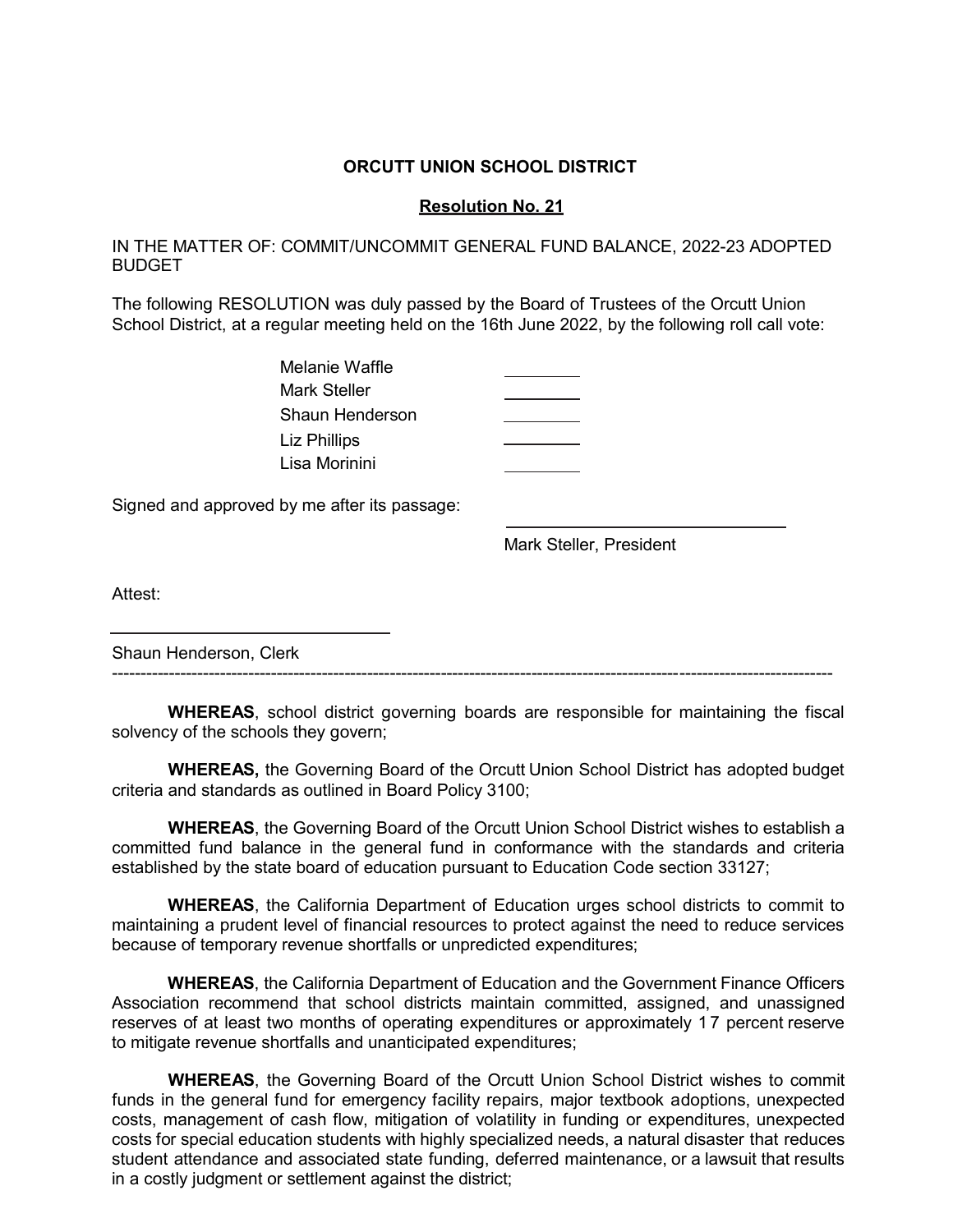**WHEREAS**, maintaining positive cash flow will diminish the need for borrowing and its associated costs;

**WHEREAS**, California's tax system relies heavily on income taxes paid by individuals and businesses, which are volatile revenue sources;

**WHEREAS**, certain district expenditures such as pension costs can be difficult to predict precisely and are anticipated to increase in costs;

**WHEREAS**, healthy reserves can address these cost increases rather than immediately reducing spending, staffing, and other areas of the budget;

**WHEREAS**, the district can experience unexpected costs for special education students with highly specialized needs, emergency facility repairs, natural disasters that reduce school attendance, and associated school funding for lawsuits that result in costly settlements or judgments against the district;

**WHEREAS**, the district is in need of replacing textbooks and related curriculum, computers, school buses and equipment and facility components that have reached the end of their useful lives such as flooring, or heating and cooling systems;

**WHEREAS**, the district may need to finance the construction of school buildings and other capital projects and cannot rely completely on bond measures or state funding;

**WHEREAS**, in the event that the school district needs to borrow money, healthy reserves will provide the district with a higher rating from the credit rating agencies and lower interest rates;

#### **NOW, THEREFORE, IT IS HEREBY RESOLVED AS FOLLOWS:**

1) It is hereby determined that the amount of \$12,777,510 is hereby committed from the 2022- 2023 General Fund ending balance for the following purposes:

a)Other Commitments: \$12,777,510

- i) Technology Update \$ 1,000,000
- ii) Textbook Adoption \$1,000,000
- iii) Declining Enrollment/Economic Downturn \$7,277,510
- iv) TK Expansion Planning \$1,500,000
- v) Strategic Planning \$2,000,000
- 2) The governing board of the school district, reserves the right to modify these committed funds in the future as the need arises through a similar resolution.

WHEREAS, on March 9, 2022, the Governing Board took action to commit a total of \$11,576,615 for Technology Update (\$1,000,000), Textbook Adoption (\$1,000,000), and Declining Enrollment/Economic Downturn (\$5,076,615), TK Expansion Planning (\$1,500,000) and Strategic Planning (\$3,000,000).

WHEREAS, all previous amounts committed at Second Interim are uncommitted and recommitted in the 2022-23 Adopted Budget as Reserve for Technology Updates, Textbook Adoption, and Declining Enrollment/Economic Downturn, TK Expansion Planning, and Strategic Planning.

NOW, THEREFORE, IT IS HEREBY RESOLVED AS FOLLOWS: It is hereby determined that the amount of \$11,576,615 is hereby uncommitted from the 2021-22 Second Interim ending balance and committed as noted above in section 1.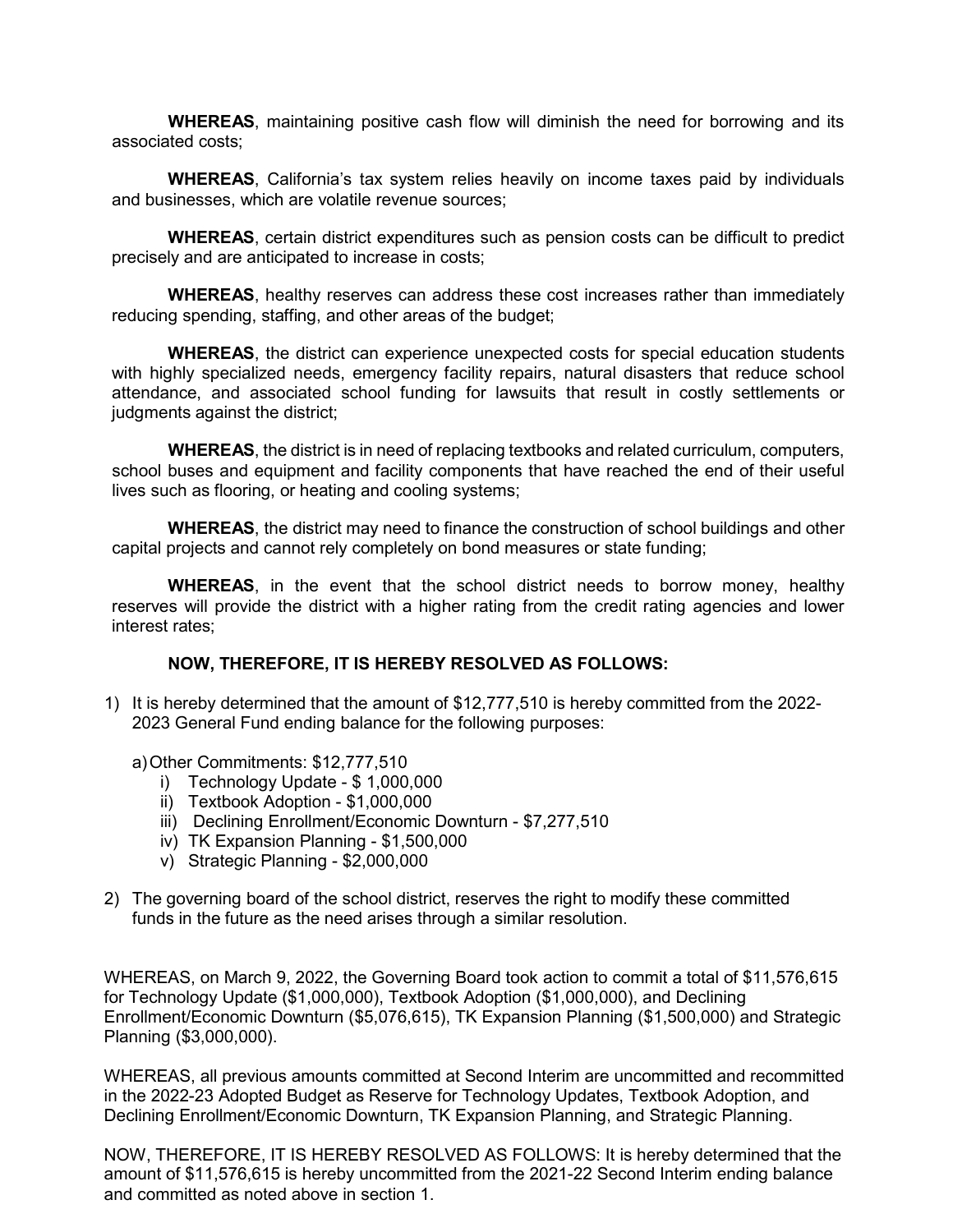# **Joseph Dana Assistant Superintendent of Educational Services**



For Board Meeting of June 16, 2022

To: Dr. Holly Edds, District Superintendent From: Joe Dana Re: Orcutt Union School District Local Control and Accountability Plan (LCAP)

# Background

In association with the state's Local Control Funding Formula (LCFF) for funding education, school districts and charter schools are required to develop a Local Control and Accountability Plan (LCAP). Education Code 52060 requires school districts to develop the plan, which must describe goals and specific actions to achieve goals for all pupils and for each subgroup of pupils identified in Education Code 52052, including students with disabilities, for each of the state priorities and any locally identified priorities.

Development of the Orcutt Union School District LCAP has included multiple groups of educational partners. The process also included alignment of the LCAP with the district's Strategic Plan along with the state's eight identified priorities. District needs were identified through the collection and analysis of data, including three surveys and 12 meetings.

The LCAP is a three-year plan spanning 2021-2024. The plan was updated for the 2021-2022 school year, including progress on goals and an update on actions. A required LCAP public hearing was held on June 8, 2022.

# Recommendation

Staff recommends that the Board of Trustees approve the 2022 Orcutt Union School District Local Control and Accountability Plan as submitted.

# Fiscal Impact

The LCAP includes \$3,473,438 in LCFF Supplemental funds, \$1,110,259 in other state funds, and \$661,462 in federal funds.